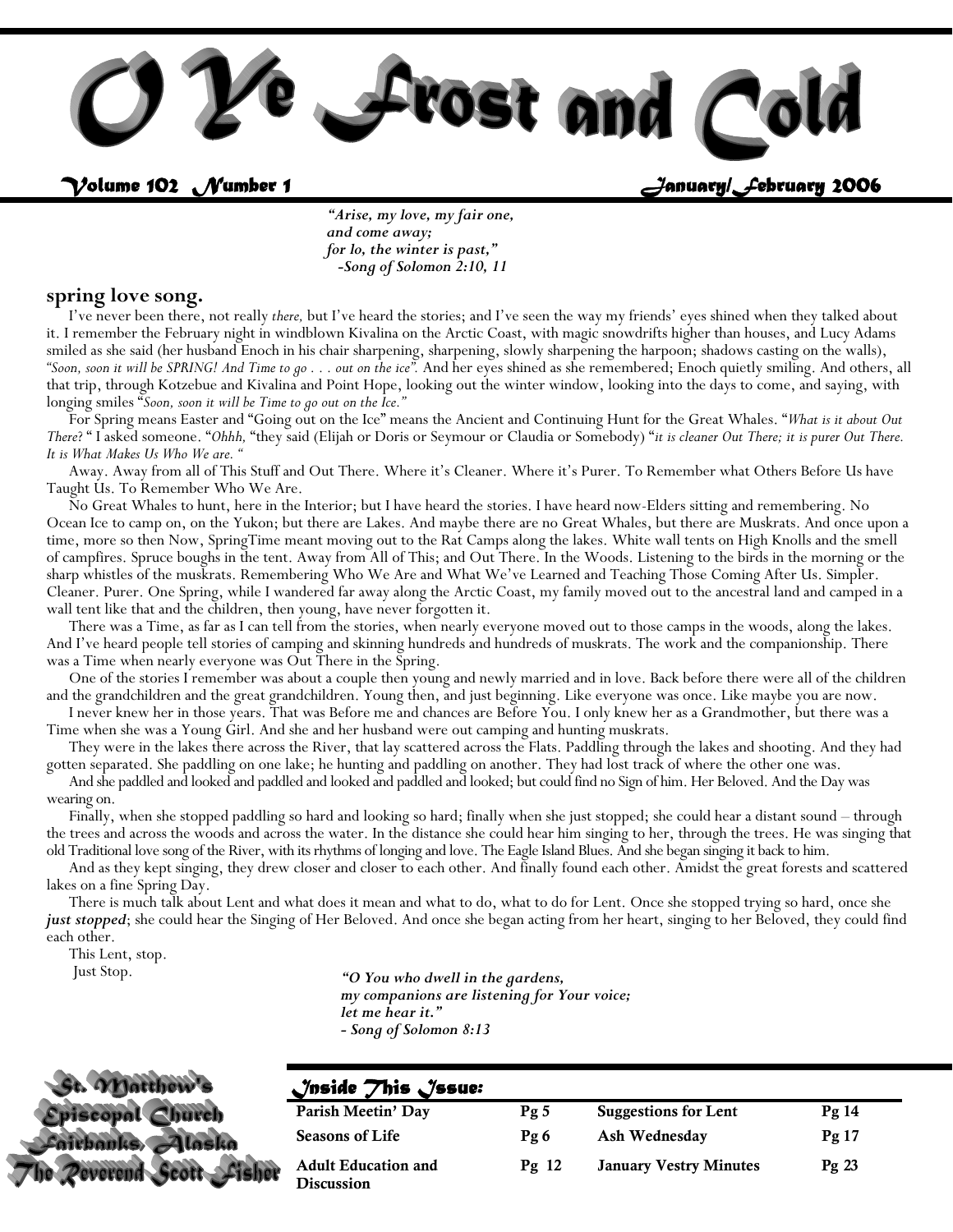

## **THE LIGHT of WINTER VOICES**

 Wrapped in blankets and heavy clothes, we're sitting outside listening to the

People of God walk by. It's getting colder and darker, but here they come, carrying Christmas presents and following a star; it's dropping to fifty below, but here they come, not giving up; the Light is growing now, and still they pass by, remembering and telling stories and walking into the Spring. We listen, as they pass by, and overhear................

Never ever never ever doubt the Power of Prayer.

**I need to find \$1000 for back rent. I was doing okay till the Governor took away that Longevity Bonus. My landlord has let me slide, but now it's gotten too high, and . . .** 

I need to track down \$1300 to fix my furnace. Haven't had any heat since June. Can you help?

#### **Do you have \$1000 I could borrow from the Church to fix my furnace?**

. . . paid \$99 for 20 gallons of kerosene this morning for my heater. I'd burn wood, but I'm in a tent. I need the heat.

#### **UP in the AIR, JUNIOR BIRDMEN; UP in the AIRRRRRRRRRRR. . .**

How old are you now? Aren't you 73?

#### **Hello, are you a recording?**

I tell you, there's a LOT OF stress out there. People are under A LOT of STRESS. I don't think I've ever seen it as bad as this.

#### **Oh I can't wait. We start gaining daylight in a month. Spring is coming!**

Do you have any food down there? We were doing okay, until . . .

**Correspondence Received** 

 $\overline{\phantom{a}}$ 

 $\blacksquare$ 

## **THANK YOU**

**By The Rev. Titus Peter** 

**[NOTE:** Father Titus's daughter, Agnes Marie James, died unexpectedly here in Fairbanks January  $17^{th}$ . Her funeral was held here January  $21^{st}$ , led by Bishop MacDonald and others, including her father. Her final services and burial followed in Fort Yukon January 23rd.]

#### **February 10th**

 **Thank you, people of God.** You again did for us what the Lord asked you to do.

 I have seen this happen many times in churches. It means a lot to people who are feeling sad, to see their loved one leaving them. St. Matthew's is usually full for memorial and funeral services.

 A young lady who was going to Mount Edgecumbe, around '63, '64, while I was working with Fr. Straatman at St. Peter'sby-the-Sea; and I used to have a three or four hours of loud gathering of Episcopal students. I received a note and some money from her.

 Another young lady from Beaver, who had developed a lot of respect for me, also sent me a beautiful note and money.

 Also received gifts from minister friends and relatives and a lot of prayers. I praised the Lord for you.

I praised the Lord for Bishop, Scott, Anna, and Steve and Bella Jean and others who had helped. I thank Hilary, her mother, and others for their condolences.

I love you all.

The Lord loves you.



### **HELP AVAILABLE for DISABLED VETERANS, ETC.**

*By Cathy J. Plumlee* 

I am the commander for the local DAV, Disabled American Veterans. We have help in the form of

money, to help disabled veterans, their spouses and dependents, widows and orphans. With emergencies like heating fuel, electricity, and medical needs, it is an "as needed" situation. Each situation is looked at individually. Help can be obtained by calling me:

Cathy J Plumlee Commander Ch. 2, Fairbanks Disabled American Veterans  $cipbsa@acsalaska.net$ 452-1130 388-5070

## *O Ye F*rost and Cold *January/February 2006*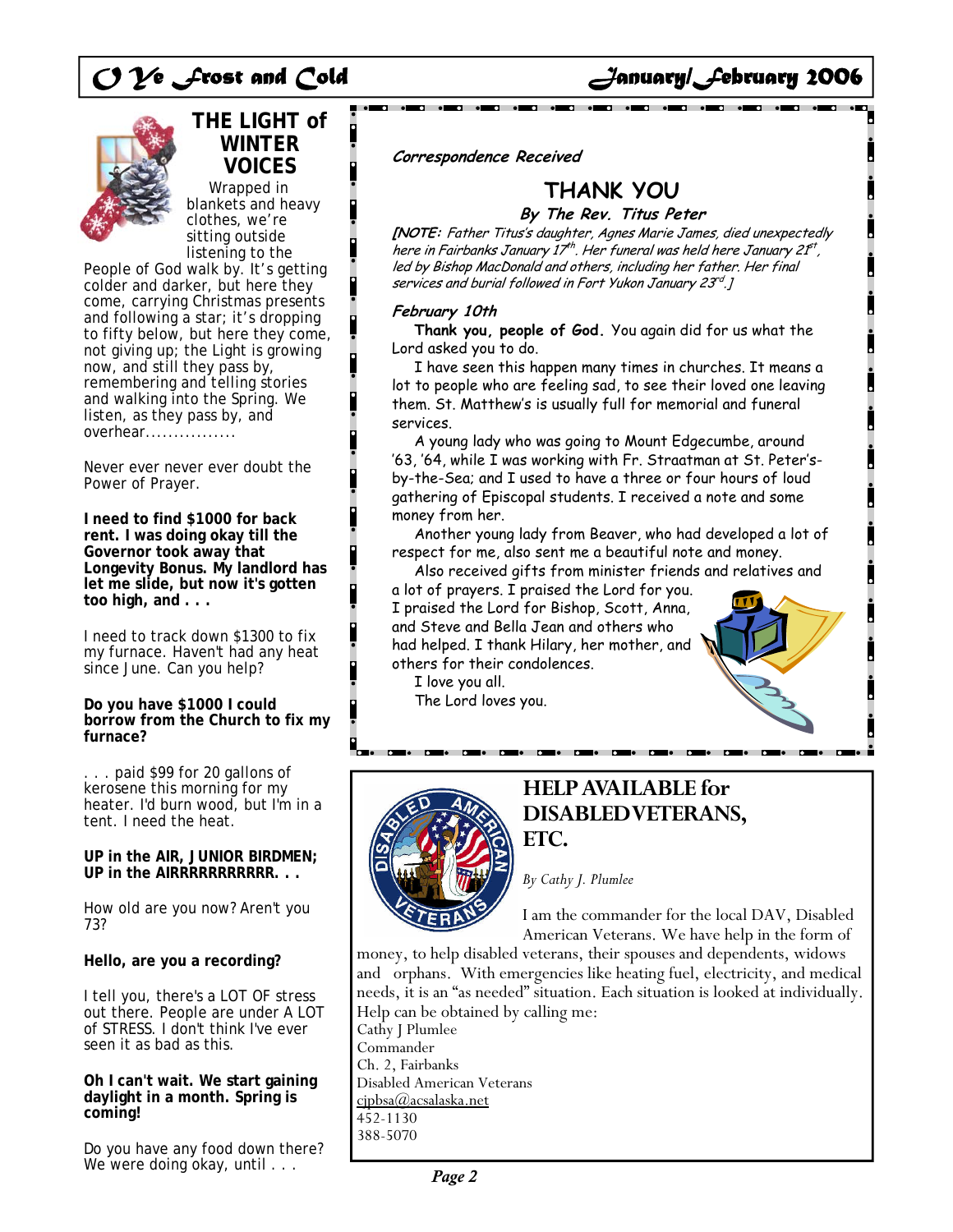## *O Ye Frost and Cold January/February 2006*

### **A WORD from FR. STEVE Winter Voices**

**GOD'S CALLING By The Rev. Stephen Matthew** 

### February 1, 2006

 Good News! One day I went into the hospital and the people we had been praying for had all improved. One person had come out of a coma and was out of I.C.U. She was actually sitting up. Another patient shook my hand when his wife told him who I was. We had been praying all that while for him.

 The next day, as I was going into the hospital, one of our elders was checking out, on her way home. Her life had hung by a thread more than once this winter but here she was, going home. One tough lady.

 So often we wait around, praying and hoping that people will get well, and all the time God's work is going along right in front of us. As people come into the hospital, so very ill, some close to death, the word goes out and the community begins to pray. And Great things do happen.

 Some we have to let go from us. Two elders in Minto, Wilson Titus and Minnie Titus have gone on with many thanks and prayers.

 I started this winter with thoughts of retirement. But after many hours of soul searching and prayers, I came to remember those contacts in the rooms and hallways of the hospital. It helps me to realize that praying and trying to comfort brave people, also comforts and strengthens me.

 I don't think I can hang up my stole just yet, because God's calling is too strong to be ignored.

I remain in Christ, Rev. Steve

**Congratulations! You're a GRANDFATHER!** 

. . . and they were out of food. So he took his rifle and handed it to his brother and said, "*Let's go*". And they went out and shot moose.

**Anything that has to do with Love, has to do with God. There's no other definition that I know of.** 

He said, "*I'm creating you in My Image*", but people get confused on that. They think he's talking about physical characteristics. He's not. He's talking about the Heart, which has no beginning and no ending.

**Go Home and cut wood? I don't have to do that! We got monitor now. NOBODY cut wood anymore**.

Maybe this crazy warm weather is a gift from God, so we don't go broke with heating oil bills.

**I've never done anything like this before, buried somebody, actually digging the grave.** 

| <b>ST. MATTHEW'S CHURCH</b>                                      |                                           |                            |                                                           |
|------------------------------------------------------------------|-------------------------------------------|----------------------------|-----------------------------------------------------------|
| <b>RECTOR</b>                                                    | The Rev. Scott Fisher 456-5235            |                            |                                                           |
|                                                                  |                                           | <b>SEXTON</b>              | Fiona Stewart-Campbell. .                                 |
| <b>PRIESTS</b>                                                   | The Rev. Steve Matthew. . 488-9076        | <b>ORGANISTS</b>           | Mary Ellen Koeller. 452-6039                              |
|                                                                  | The Rev. John Holz 456-3583               |                            | Laura Vines 452-4565                                      |
| <b>DEACONS</b>                                                   | The Rev. Bella Jean Savino 456-1503       | <b>CHOIR DIRECTOR</b>      | Elaine Jacobson 479-2472                                  |
|                                                                  | The Rev. Montie Slusher 474-4570          | <b>ALTAR GUILD</b>         | Mary Johnston.                                            |
| <b>SENIOR WARDEN</b>                                             | Bruce Gadwah 457-7129                     |                            | Cathy Giacomazzi                                          |
| <b>JUNIOR WARDEN</b>                                             | Tom Marsh 457-0223                        | <b>SUNDAY SCHOOL</b>       | Roxy Wright Freedle. 455-9300                             |
| <b>CLERK</b>                                                     | Cathy Davis 479-2626                      | <b>HEALTH MINISTRY</b>     | Charlotte Perotti 457-1332                                |
| <b>VESTRY</b>                                                    | Julia Cockerille 474-2105                 | <b>ENDOWMENT BOARD</b>     | Martha Thomas, Chair 455-6612                             |
|                                                                  | Linda Demientieff. 451-6601               | <b>WEB GARDENER</b>        | Darrel Zuke<br>488-6073                                   |
|                                                                  | Gregg Eschright 457-1794                  | <b>NEWSLETTER EDITOR</b>   | Maggie Castellini 479-5444                                |
|                                                                  | Teresa Moore 374-8382                     | <b>SPIRITUAL DIRECTION</b> | Mary Margaret Davis 457-2865                              |
|                                                                  | Marjorie Grunin 451-1981                  |                            | <b>UNITED THANK OFFERING Helen Howard.</b> 488-2314       |
|                                                                  | Darrel Zuke. 488-6073                     |                            | DAUGHTERS OF THE KING The Rev. Bella Jean Savino 456-1503 |
|                                                                  | PARISH TREASURER Carolyn Nethken 457-3304 | <b>TREE-CLIMBING</b>       | Luke Castellini                                           |
| <b>PARISH</b><br><b>ADMINISTRATOR</b>                            | Hilary Freeman 457-4820                   | <b>MINISTERS</b>           | $\text{YOU} \ldots \ldots \ldots \text{US}$               |
| Office Hours: Monday through Friday 9:00 AM - 4:00 PM            |                                           |                            |                                                           |
| Phone#456-5235 FAX#: 456-2934                                    |                                           |                            |                                                           |
| e-mail: sfisher@mosquitonet.com<br>Website: stmatthewschurch.org |                                           |                            |                                                           |
| Diocesan Website: episcopalak.org                                |                                           |                            |                                                           |

*Page 3*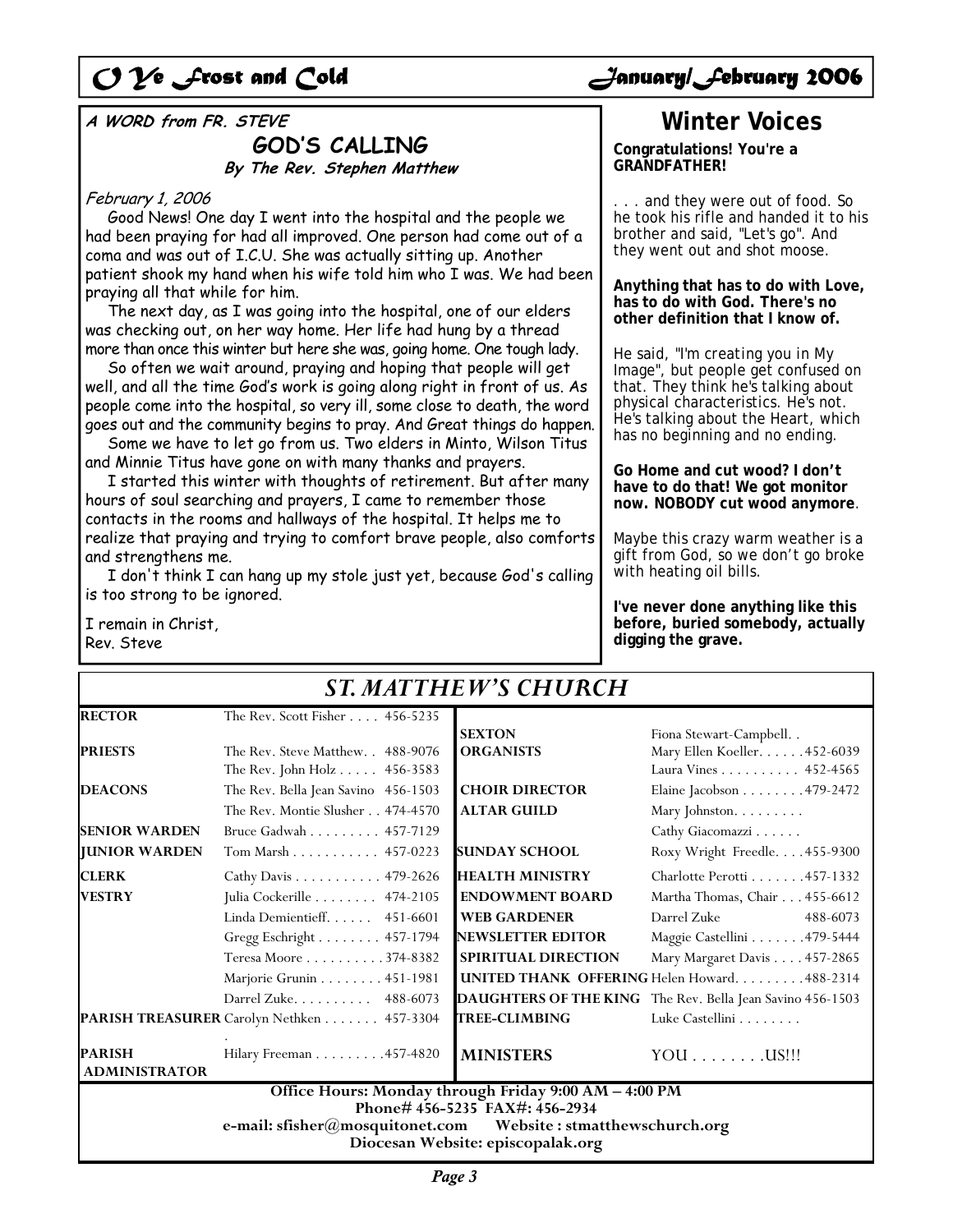## *C*  $\gamma$ e frost and Cold **January/February 2006**

That's very unusual. VERY UNUSUAL. Seeing that many ravens flying together like that. And so low.

**That's it, Huh? That's it. Gosh, we live our life like, like we're on Thin Ice all of the time. We just never know.** 

Yeah, it's been bad. The ice was too thin on the River and when the caribou were trying to cross, they fell through. Then they couldn't get back up. Lot of 'em died. Just came floatin' down the River.

**Do you know why I call him '***Tukatuk***'? Because he "***tuck***" on his thumb, he "***tuck***" his hand, he "***tuck"* **on his finger; he just "***tuck***" all the time.** 

You never forget. The pain is ALWAYS there, remembering. You just learn to [*sigh*] live with it.

**Yeah, I feel, sounds funny,**  *cheated***. I liked spending time with him and was looking for more time. I'm sorry he died.** 

Aren't you the Episcopal priest? Could you say a prayer for me, here, in the grocery store? My wife died 6 months ago, and I'm just having a hard time. I just miss her.

**We called you because we didn't want to be alone.** 

We're gonna have to close the shop after the New Year. People think that people who own businesses have lots of money, but they don't know the bills that come in. It's the price of heating oil doing us in; and all those shops over on that other side of town taking the traffic flow. Kind of a shame. We put all of our retirement into this place and now, now I don't know what we're gonna do.

**......seeing people coming out of the graveyard, and...** 

I love coming to St. Matthew's, but every time I do, I start crying.

Winter Voices | Introducing (again) the new Senior Warden.............

## **BRUCE GADWAH**



 I was born in the northernmost county of New Hampshire, which of course borders the province of Quebec in Canada. I am sometimes asked about my surname and I am told it was at one time probably spelled "Gadoud" or something similar; and quite probably that side came over on a slow boat from France. Now, my mother's side came over on a

slightly faster craft from England; and I am often reminded that we are direct descendants of John Quincy Adams and, because of that, we do in fact have in our possession furniture and the like that belonged to Abigail Adams, proudly passed on from oldest daughter to oldest daughter; however, that chain has been sadly broken by my cousin, who said she just could not be bothered.

 I attended elementary school in both Vermont and New Hampshire, but I call Pittsburg, New Hampshire home. At one time it was called the "Republic of Indian Stream" and belonged to neither Canada nor the U.S. Therefore, many of the first settlers were outlaws from both sides; moving there where they were quite untouchable by the Law. The locals are very independent and I might have acquired just a bit of that growing up there. I graduated from Wentworth Institute in Boston with an Associate's in mechanical design engineering. I served in the Reserves as an officer in artillery and have been employed by Xerox for the past thirty years.

 We moved here as a family in 1993, for what I had planned to be about five years. Since coming to St. Matthews though I have learned that I should not do that anymore; plan, that is, especially without communicating with a much higher authority. Very early on in attending this church I was advised to only do one day at a time without expectation, and that has worked very well for that one day, but I find myself making that same promise every day, day after day.

 You have guessed by now that I am somewhat of a slow learner; even though my mother and my aunts were all teachers and the like. I want you all to know that I blame none of you for this behavior, in fact you have been most supportive, but of course that brings about other anxieties.

The long and short of it is is, through no fault of yours, that until I have figured this out, I might have to be here quite a bit longer. In fact, in case I don't get it before I leave this world, I did want to inquire as to the availability of one of those columbarium slots just in case it does not happen in this world.

 Well, after all you have all been so understanding and everything; I may just have to overstay my welcome.

[Mr. Gadwah has served on the Vestry for two previous terms. He served a term from 1997 to January 2000, and was Junior Warden from 1997- 1998; and Senior Warden from 1998-2000. Following a canonically required year's absence, he was again re-elected, and served as Senior Warden from 2001-2004. He was re-elected during the January 2006 Annual Meeting; and asked by the rector to again serve as Senior Warden. Additionally, he has served on the St. Matthew's Endowment Board since 2003, was Coordinator for the Diocesan Convention that was at St. Matthew's in 2004; serves currently on the Bishop's Committee on Apostolic Vision; and has volunteered at the Manley Summer Camp for three years. On top of all of that, as he points out, he has been "Booyah assistant to the assistant head pot burner since the first flameout"; and "Chena River Regatta co-SubAdmiral in 2000, 2001, and 2004".]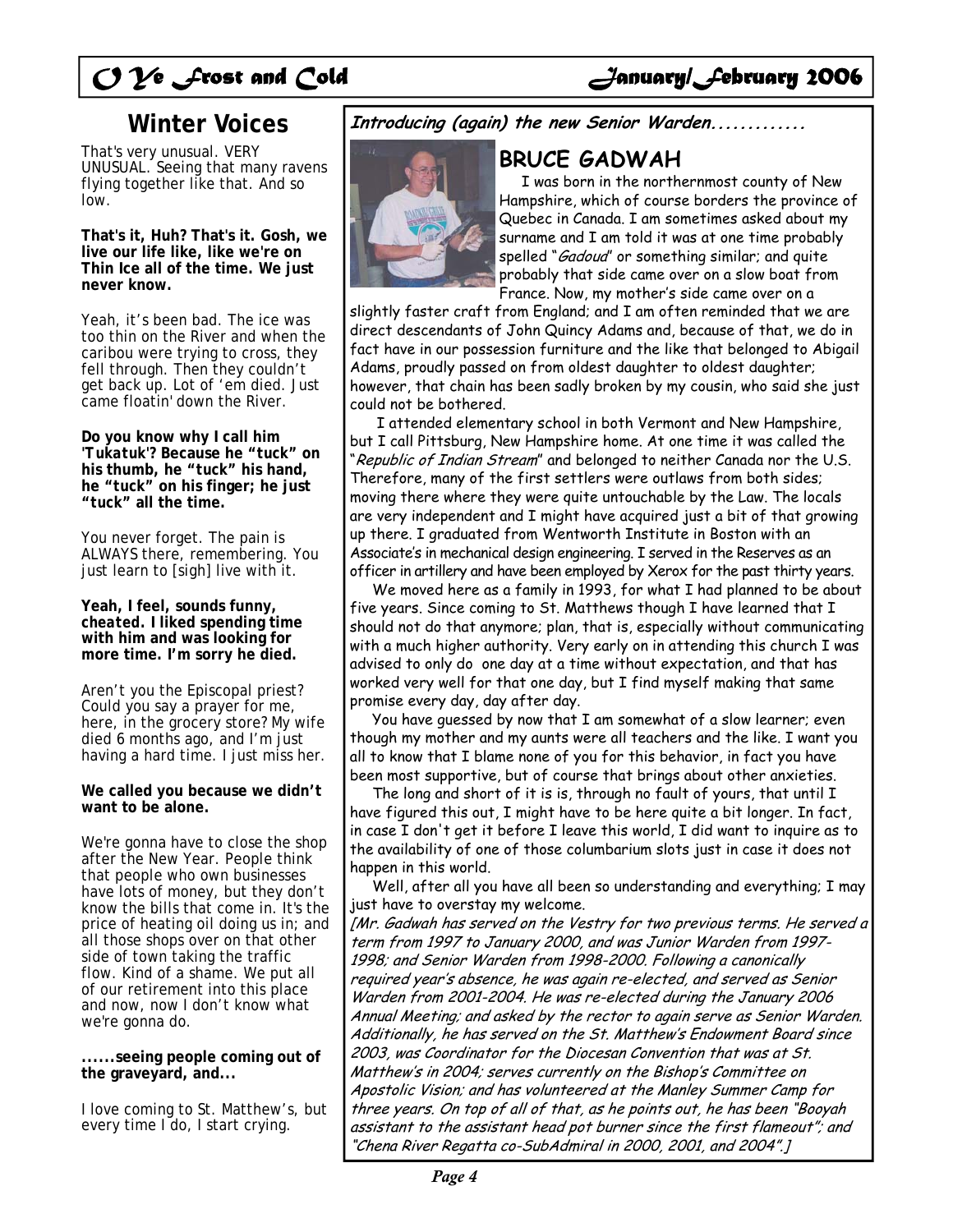# *O Ye frost and Cold*  $\bigcup$  *January/february 2006*

### **Winter Voices A Word from the Senior Warden St. Matthews Parish Meetin' Day By Bruce Gadwah**

 Let me begin by thanking you for allowing me another term on the vestry of this wonderful church. Last year was full of family and friends from so far away, all here to share in the wedding festivities of my son Jason and his wife Crystal right here on the church lawn, with all of the love that this church family could possibly offer. As busy as that year was, I always seem to feel a void if I am not completely involved with the goings-on of our parish; so once again my life seems complete. The only way I can endure the insanity of the business world out there is to be wrapped up with the church world here and I am sure most of you have similar reasons for clinging to what might be the only constant in the equation; that is, of course, the Love of God, without which none of this would be possible.

 For those of you who were able to attend the Annual Meeting I would like to say that I have never felt more at home. For a moment there I thought I was back in New Hampshire on Town Meetin' Day. I could almost feel that competitive spirit that only New Englanders really thrive on. It had the flavor that usually drives family against family, brother against brother. We seem to derive much pleasure from such an event. The difference is that the New Englander is born and brought up that way and therefore what seems to be an insult to the average onlooker is really just taken in stride by the local personality, and life resumes the next day without much of a grudge. We are used to dealing with one another in that combative and sometimes caustic style. In trying to protect the congregation from such possible outbursts we have in the past tried to follow a less aggressive skit; and for repetitive tasks that is ample and has worked just fine, I think. Coincidentally, it allows us to be on time and on schedule more easily. There are other times, such as we could see very soon, that absolutely require a good and fair sampling of the congregation, in order to know we are following the wishes of the majority. The vestry absolutely encourages more involvement by the members at large, particularly on fiscal decisions of major commitment. After all, we are trying to fulfill the will of the majority at all times and it makes our jobs easier if everyone is more outspoken. By the way, if you feel you need some coaching in that regard please see me or others here that are from my neck of the woods.

 I was so encouraged by the polite exchange of viewpoints at the annual meeting that I would like to task all of us with more involvement in issues of interest, and where you may have particular input essential to the vestry in making good choices for all of us here. This church is a mission church and as such we need all the skills afforded to us by all members in order that the finances reflect a positive trend. We have passed a budget that is going to require commitment by all of us, in order that we are in the black on a monthly basis. Considering we did not meet the budget plan of last year and this budget is even more demanding, it is a given that change is absolutely critical. The vestry is always looking to reduce operating expenses, but the one most assured way to manage the budget is for all parishioners to strive to tithe on a regular basis. It should be the goal of us all to set the example. In order for us to entertain parish hall expansion we would need more commitment in that regard. We have in the past relied on some fundraisers of one kind or another to shore up the treasury and we have fun doing them, but respectfully I submit to you that while we always step up to that task, it is only a temporary fix. I am asking each one of us to start to tithe and to strive to increase annually. I was just told what we passed this year is a "faith budget." Frankly, had I known that a little earlier I would not have bored you with all this... because my friends if I lost everything else and all I had left was faith in me, faith in you, and faith in God, that would alleviate any of the stress that I was feeling with regard to the 2006 budget. I look forward to the New Year with all of you. God Bless You.

**He's actually right about a lot of things; I just don't let him know often enough.** 

I prefer *"soft*" adventures - like a pool in Mexico.

**... that Fishwheel Gold Strike, they called it. There were tents all along up there, but I think the only people who made any money were Big Ray's.** 

. . . told me that if you had that car in Iraq, they'd take one look at it and blow it up.

**It seems to me that when we were children, things were much more certain. It's a matter of Faith, I guess.** 

. . . and my Father told me, taught me, "*Never act without a Plan*."

**. . . and I didn't know whether to have another coffee, or a Valium.** 

THAT will change. You'll find out, now that you're married.

**My Christmas is Midnight Christmas Eve here at St. Matthew's. That's plenty. More than enough.** 

All I got for Christmas was a card from the people I work with. That's it. Nothing else. But the card was nice.

**What do I remember about Christmas growing up? I used to eat the Christmas ornaments near the bottom of the tree.** 

What do I remember about Christmas growing up? My father was Norwegian. And he would cook all the Norwegian food for us. He would start months before on the pickled herring. My sister and I used to steal some.

**What time is, are you having, are you having a Midnight service at 5 o'clock; I mean, I mean, oh shoot, just what time are your services?** 

Are you having services for Christmas this year?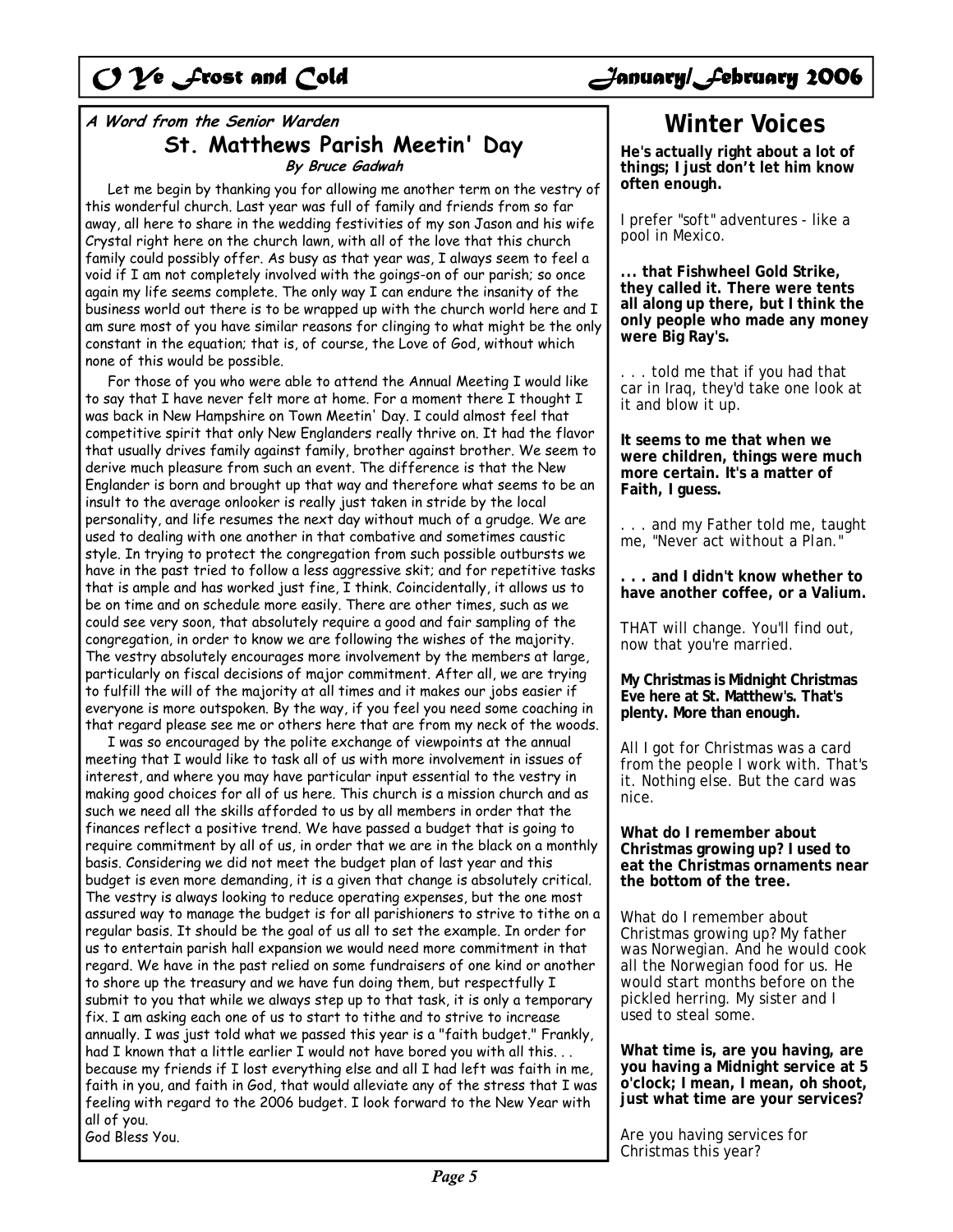## **Winter Voices**

**Is your Midnight service still at Midnight?** 

Some are hearing the footsteps of 8 tiny reindeer, but me, I'm afraid the only steps I hear are the 4 horsemen of the apocalypse**.** 

**Gee, I didn't get anything for Christmas. Nothing from my family, nothing**.

You knew Bishop Gordon? I've always heard a lot about him. What was he really like, in person?

**I finally prayed last night and, then I could sleep. I HAD to give it to Him.** 

I've got my own Rule driving around town: if it wasn't paved when I first drove on it, then I set my own speed limit.

**Women have dreams, their own dreams, but they get buried. I want to help them get them back.** 

Like my mother said when she was dying: Dying's not that hard; it'd be worse never to have lived.

#### **Is it still yellow poupon dijon mustard looking poop?**

It's too warm this winter. It should be thirty, forty below - that's when I like it. It's drier then, not like this stuff. And it's affecting the Aurora. It's not out as much as it used to be. When I first moved here 4 years ago, the aurora was out almost every night, flaring. Now it's not like that.

**Aren't Episcopalians supposed to be incarnational? Then how come we're standing around here burning trees and singing "***Joy to the World***"?** 

Does this seem a little strange? The tree, that's supposed to burn, WON'T; and the fabric, that's supposed to be safe, is blazing.

**Weren't any of you guys Boy Scouts? What's with this fire?** 

# *through All The Seasons of Life*

## **SEASONS of LIFE in the MIDST of WINTER**

From the lighting of the first Advent candle and the beginning of the Church Year, on **Sunday, November 27th**; through the waiting of Advent, the glory of Christmas, the cold of January, and into the coming Spring of February, through **Wednesday, February 15th**; for the first **81 days** of the Church Year, the nearly 12 weeks since the accounting in the last Newsletter; we gathered and prayed together at least 270 times. An accounting and some of the details:

**30** Sunday Morning Eucharists **66** Private/Home Communion visits by Lay Eucharistic Ministers **25** Private/Home Communion visits by clergy  **9** Sunday 2PM Fairbanks Correctional Center Eucharists; or visits **48** Midnight Compline services **5** Tuesday Morning Denali Center Eucharists **12** Wednesday Morning Eucharists **12** Wednesday Evening Eucharists **4** Thursday Morning Pioneer Home Eucharists **18** Weekday Advent Evening Prayer Services  **1** "*Dark*" Christmas Eucharist, for those hurting or grieving **1** Midnight Solstice "*Bang-Pots-And-Yell-To-Chase-Away-The-Great-Dragon-of-Darkness*" Compline **1** Sunday School Advent/Christmas Pageant  **4** Christmas Eve, Christmas Day Eucharists  **2** New Year's Eve, New Year's Day Eucharists **1** New Year's Day Potlatch **1** 12thNight Traditional Burning (*sortof*) of the Christmas Greens so that Spring will come **1** Candlemass Eucharist **3** Celebrations of Holy Baptism, **5** baptized **5** Commendations of the Dying/Departed **9** Funerals (*within Fairbanks*) **1** Funeral (*outside of Fairbanks*) **1** Memorial Service/Prayers **1** Columbarium Internment **4** "*Teas*" hosted in the days before the Funerals **1** HouseBlessing **1** World Aids Day Service **1** Annual Meeting of the Parish **2** Special Eucharists with Bp. MacDonald and visitors ------------------------------------------ **2** # of friends thankfully welcomed home from a Combat Zone **9**" snow depth in Fairbanks on New Year's Day **-51** Coldest Temperature recorded during period (*January 27th*) **+43** Warmest Temperature recorded during Period (*February 11th)* **-35** Recorded Temperature during Annual Meeting *(January 29th)*   **2 #** of breaks during Annual Meeting to start cars **10:06AM** Sunrise, November 27th 8:50AM Sunrise, February 15<sup>th</sup> 3:09PM Sunset, November 27<sup>th</sup> **5:21PM** Sunset, February 15<sup>th</sup> --------------------------------------

*(Continued on page 7)*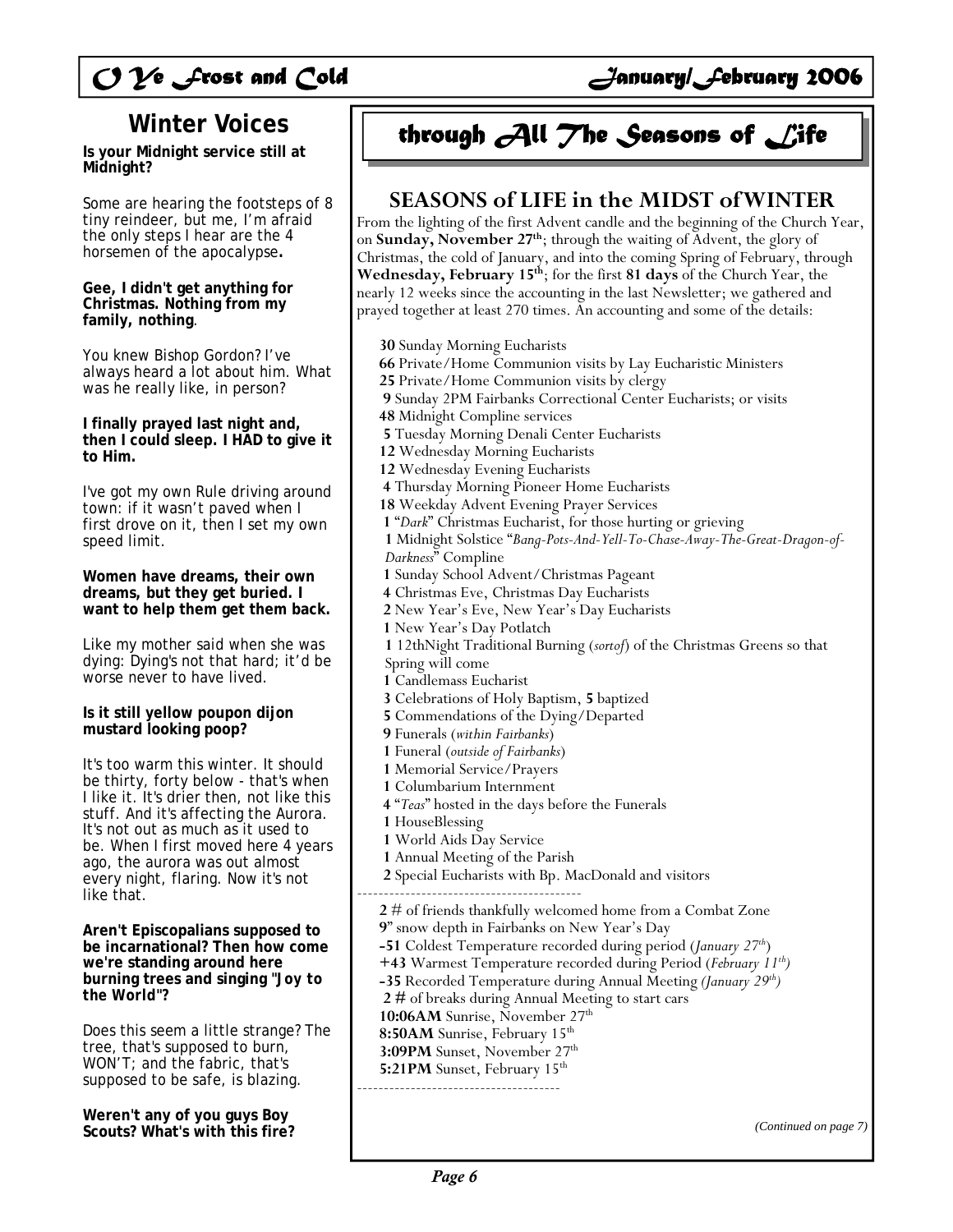*O Ye S*rost and Cold *January/Sebruary 2006* 

# **Seasons of Life ...**  $\begin{array}{|c|c|c|c|c|}\n\hline\n\text{F}}\n\end{array}$  The best Voice I ever overheard

#### *Baptisms*

On Friday evening, January  $6<sup>th</sup>$ , we celebrated the first baptism of the New Year. In an Epiphany celebration, 7 weeks old **William Cole Niebur** (*the rector's newest grandchild!)* was baptized. His Godparents are **Charleen Fisher** and **Darryl Salmon** of Beaver; **Morgan Niebur** and **Fredrick Niebur** of Cannon Falls, Minnesota; and **Sandra Deaton** 



**Martinson** of Nome and Beaver. Two days later, on Sunday, January 8<sup>th</sup>, nearly 10 years old **Harley Catherine Anne Kraus** *(who had been Mary several weeks earlier in the Sunday School Pageant*) and 8 months old **Isaac Jonas Little** were baptized. Harley's Godparents are **Leona Allridge McDaniels** and **Andy Willis**. Isaac's Godparents are **LaDonna Wolf, Dwayne John**, and **Gerald Frank**. And finally, despite nearly forty below temperatures, on Thursday, February 2nd, as we celebrated Candlemass, 5 months old **Jade Cherokee Rose** and 6 weeks old **Elisa Wiehl** were baptized. Jade's Godparents are **Hope Cermelj** and **Pearl Wilson**; Elisa's Godparents are **Cameron Mitchell, Matthew Petruska, Elizabeth Co**ot, and **Wilma Pitka**. The fact that the rector probably baptized Elisa's GRANDMOTHERS once upon a time in Beaver startled him a little.

#### *Funerals, Memorials, and tears*

On the last day of the Church Year, Saturday, November 26<sup>th</sup>, in distant New Rochelle, New York, 45 years old **Dr. Mary Grantham-Campbell** ended her brave struggle against cancer, and a story that began here in the North began returning home. Combining Inupiaq Eskimo and African-American heritage, her Inupiaq name was "*Quutuuq*". Born in Fairbanks to **Mary Stalker Grantham** and **L.T. Grantham**; she was adopted by the **Thompsons** of New Jersey and raised outside from age 12 on. She graduated from Brown University in Rhode Island, and earned her doctorate in anthropology from Stanford. Active in education and research, she had won national awards. She taught at UAF from '92 to '94; and last year had celebrated her 25<sup>th</sup> wedding anniversary. Her husband **Marvin** survives her, their four boys, and numerous relatives and family members – including cousins **Sharon McConnell-Gillis** and **Shirley**  Lee. On Friday afternoon, December 9<sup>th</sup> they gathered here at St. Matthew's for her final funeral, led by the rector and **Archdeacon Anna Frank**, and her body was laid to rest in the traditional manner high atop Birch Hill Cemetery, as the short December sun set. A potluck followed that evening in the Tribal Hall. *[See related poem elsewhere in this issue.]* 

The next morning, Saturday, December 10<sup>th</sup>, 45 years old **Henry Strickland Jr**. died unexpectedly in his sleep here in Fairbanks, in his apartment. Originally from the Kotzebue area, he had lived in Fairbanks the last several years; and his brother and family had just flown in from Kotzebue for a surprise, unplanned visit. His longtime companion **Sarah Roberts**, and their two children; and other children and family members survive him. Nearly a week later, on Friday afternoon, December 16<sup>th</sup>, they and others gathered at the Chapel of Chimes Funeral Home for a service, led by the rector; before finally returning home to Kotzebue and his final services and burial there.

In the early morning hours of Saturday, December 17<sup>th</sup>, 88 years old Minto Elder **Wilson J. Titus**, after playing that night with his grandchildren, suddenly died here in Fairbanks. Surrounded by family in the Hospital Emergency Room, *(Continued on page 19)* 

## **Winter Voices**

was in this Parish Hall after a funeral. When I heard someone saying: "*You have to come visit us now; we've got our own outhouse now."* 

**What am I doin'? I learned a new word – "***chillin'***." I'm** *chillin***'. It means "***hanging out."*

My family history is like almost every Jewish person's history. What family wasn't killed off by the Russians was killed by the Germans. We were originally from the Ukraine and . . .

**....told him 'we need to get out of this bar. We're the two biggest people at this table and the police will come in here any minute and . . .** 

I was raised that you *have to have*  HAM for New Year's, because pigs eat forwards and chickens eat backwards.

**I was at my place and decided to come in. I hooked up my dogs and started out. I came to a lake and it was steaming, you know. And at first I thought moose; then I saw my dogs were steaming too. When I got to Chalkyitsik I saw it was 55 below.** 

I danced 'til 3 in the morning and it was GREAT!

**It's so cold out there I saw a raven crash, driving in. Its wings froze flying along and it crashed.** 

As long as I'm still alive, I thought I might as well act like it.

**Is everybody sortof depressed this time of year, or is it just me?** 

Mother, Mother, ohhhhhh Mom.

**Bling? I've got Bling now? Cool.** 

. . . So say what you need to say; this is NOT an End of something but a Beginning.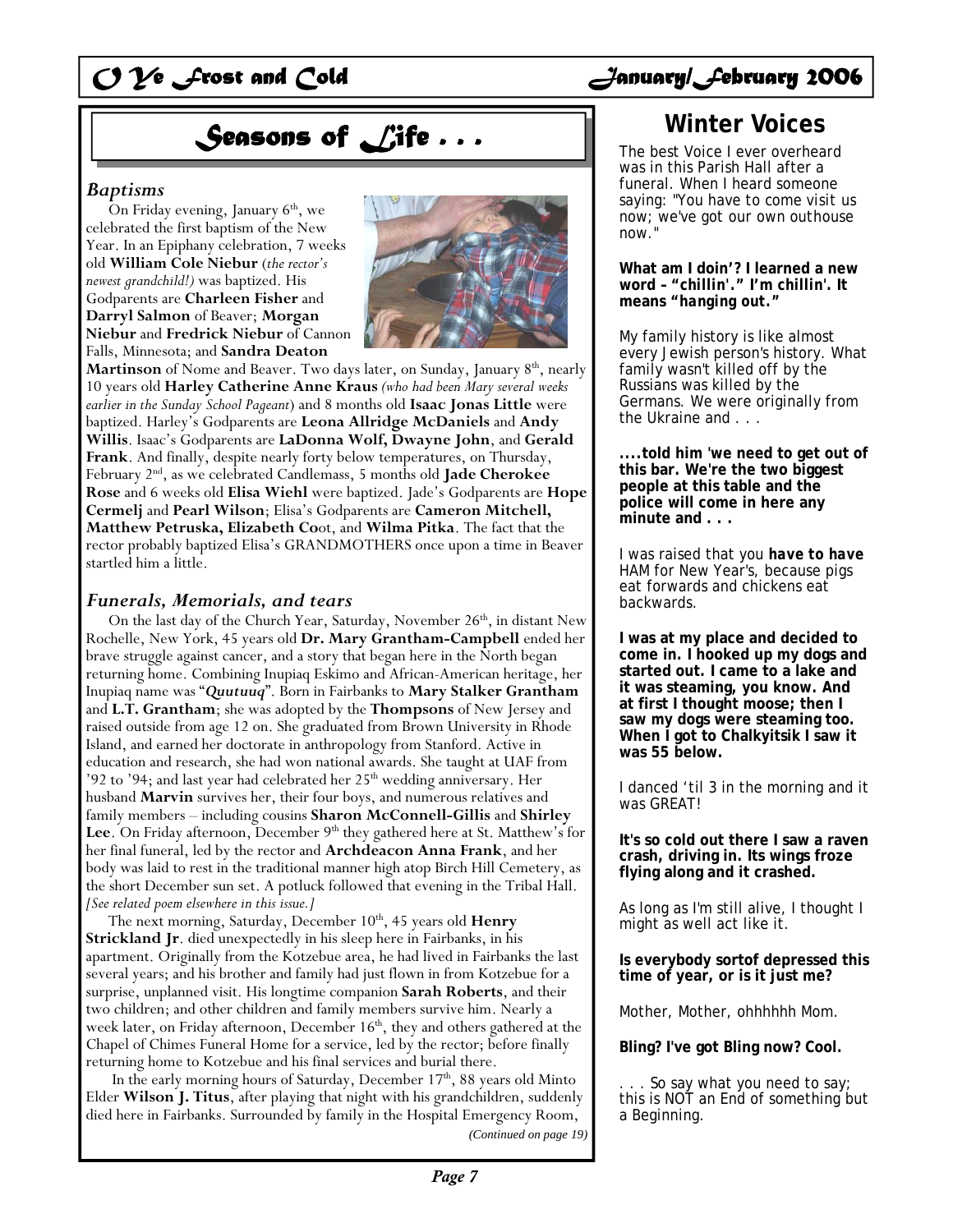## *O Ye Frost and Cold January/February 2006*

## **Winter Voices**

.....asked me if I wanted to go to church, so we stopped at St. Matthew's. And that was SOME service. I've never felt anything like that. You know that long part, where you pray for all the people on that long list. The Holy Spirit came over me then. I FELT IT. From my head down, and just through me. I didn't know what it was. It was a little scary, because I never felt anything like that. But I'll never forget it.

**. . . and when you leave the Country the first time, it's like you're Love Sick.** 

. . . so tell all your friends. TELL YOUR CHILDREN! The Rapture is coming BEFORE MARCH and PEOPLE NEED TO GET READY! THEY DON'T WANT TO MISS OUT!

**. . . said no embalming. "***I've had enough needles stuck in me***", she said.** 

We used to call her our Alaskan Elizabeth Taylor. She and her gang introduced me to....

**I want to see** *that* **in the next Newsletter - how you prayed for someone in the Hospital and then they threw up.** 

Too bad we lost our bro, but he did a good thing.

**She worked hard, and she kept her stuff clean.** 

What's wrong with you? You act JUST SILLY since you got married. But that's okay. That's the way it's supposed to be.

**....told us to make sure their hands are open, not clenched. When they're clenched, that's when they take lots of people with them.** 

I prayed for you, but it was the night before. But God doesn't pay attention to time.

**You're waiting for something like**  *Campbell***'s** *Head Soup***?** 

## **ST. SIMEON & ST. ANNA NOMINATIONS SOUGHT**

 In 1991, **Bishop Steve Charleston** announced at the Diocesan Convention, meeting here at St. Matthew's, the formation of a Diocesan Honorary Society – the Society of St. Simeon and St. Anna. The Society, named after the Elder Saints recorded in the Gospel of Luke, chapter 2, is composed of persons active in the Diocese for at least 15 years and who are at least 60 years old. The Society honors their outstanding service to the Church, and their ministry as role models to all of us. They also serve as a source of Wisdom and Advice to the Bishop. Among those members of St. Matthew's currently in the Society are **Maggie Beach, Lee** and **Mary Margaret Davis, Betty Engles, Mary Ann Gallagher, Shirley Gordon, Evolyn Melville, Karen Parr**, **Hannah Solomon**, and **the Rev. Titus Peter** (a complete list of Society members, here at St. Matthew's and throughout the Interior, is posted in the Parish Hall, next to the framed poster with **Lincoln Tritt's** poem and the late **Moses Sam's** photograph).

 Elders are nominated to the Society by their local Church, which brings the names forward to the local Deanery meeting. The Deanery will then forward the names onto the Bishop, for installation during the Fall's Diocesan Convention.

 With the Interior Deanery meeting coming in late May or early June, nomination forms are now available. If there is someone you would like to nominate to this Society (at least 60 years old, active with the Church at least 15 years, a role model for the rest of us), contact the Church Office for a nomination form, or pick one up from a Bulletin Board. [The form asks for the name, address, birthdate, church membership, and a description of some of the church activities of the person being nominated; and the nominees signed consent to the nomination]. Return completed nomination forms to the Church Office by **May 1st**, so they can be submitted, through the Vestry and the elected delegates (**Deacon Bella Jean Savino** and **Fr. John Holz**) at the 2006 Deanery meeting.

# **THE Moment.**

# **March 13th, 1913. From the Lumpkin collection given to us several years ago.**

This is Archdeacon Stuck departing from in front of St. Matthew's for the First Successful Ascent of Denali. There's a caption typed onto it,. It reads: "Archdeacon Stuck, leaving Fairbanks for Mount "Denali"alias McKinley; Rev.C.E. Betticher, C. H. Clegg, Harry Karstens, Walter Harper".

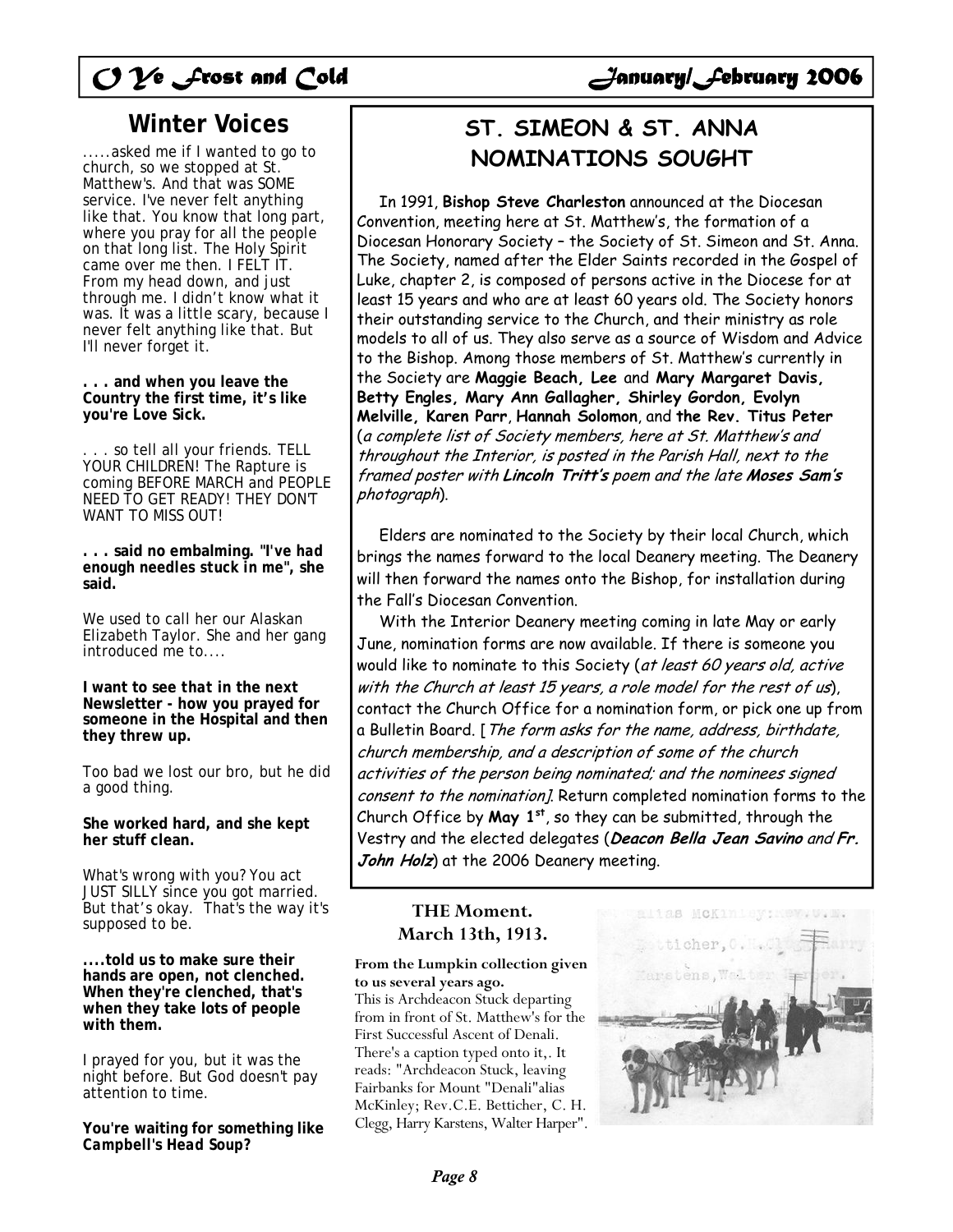

## **WALKING THE YUKON QUEST**

By Sherry Wolf and Mary Margaret Davis

 The Health Ministry encouraged parishioners to "Walk the Yukon Quest" starting October 9, 2005 and ending on May 5, 2006. The participant was to daily record on forms that were given to them the number of miles they had walked that day, as recorded on their pedometer. There are now 16 "Yukon Quest Walkers" who turn in their weekly mile log in the green boxes in the church parish hall. The Health Ministry team is encouraged by the participation and would like to encourage anyone who would like to start now to do so. Walking is great exercise and good for your heart and overall health. You can pick up the forms from us any Sunday.

 Pedometers are inexpensive and can be purchased at Fred Meyers or any sports' store. The simpler the device the better. All you actually need is to be able to record the miles per day and erase them each night. We have heard from some of the walkers that a good place to wear the device is on your ankle by securing it with a piece of Velcro tape. This way you will be less likely to lose it, it will record more accurately, and you will have it on all day long once you get dressed.

 You can view the miles that the "Yukon Quest Walkers" have now walked by looking at the Yukon Quest Map in the Parish Hall on the top of the Health Ministry cabinet.

 Please also remember that the Health Ministry team will continue to do Blood Pressure readings on the first Sunday of the month, after each service, in the library. We are also in the process of developing a card "portfolio" that you can carry in your wallet or purse that will list your blood pressure readings, your medications, your significant

illnesses, and whatever emergency information is needed for health care professionals to care for you in an emergency.

 If you have any thoughts on this, please contact Mary Margaret Davis at 457-2865 or Sherry Wolf at 452-1952.



## **Winter Voices**

**Praise God for this church! And praise God for the strength that is here!** 

Don't ask 'em who's playing in the Super Bowl! They'll think we're terrorists or something! EVERYBODY in the WHOLE COUNTRY except us knows who's playing.

**Old people used to tell us, "***Cup of tea and soup is good enough***", and they were right.** 

They tell us, "*You can tell about a person from the way the food is prepared*" and you can. Look at how nice this is all prepared for my Uncle.

**When he was in Attu, he looked over and saw a martin hat, and was really happy. Somebody down there with him from home. It was Horace Smoke. So they stayed together through it all - Attu, Midway, all of it.** 

We were married 58 years, and in all that time we only had two arguments. But I never got black eye. Two arguments. But those arguments made us stronger. Because they let it out, from building up inside us.

**. . . and when we were dancing, after I sang, he said to me, "***I didn't know you knew all the words to that song 'You are my Sunshine'.* 

.....busted a cap on . . .

#### **There's a moose in the road? That's MEAT!**

. . . so my Boss, as an award, gave me a gift certificate to Wal-Mart, but I just gave it back to him. I don't want anything to do with **that place.** 

**. . . makin' sure we got all our ducks covered. . .** 

. . . and that moose just ran right through our camp and Grampa hollered, "*I told you not to call moose. They're too close!"*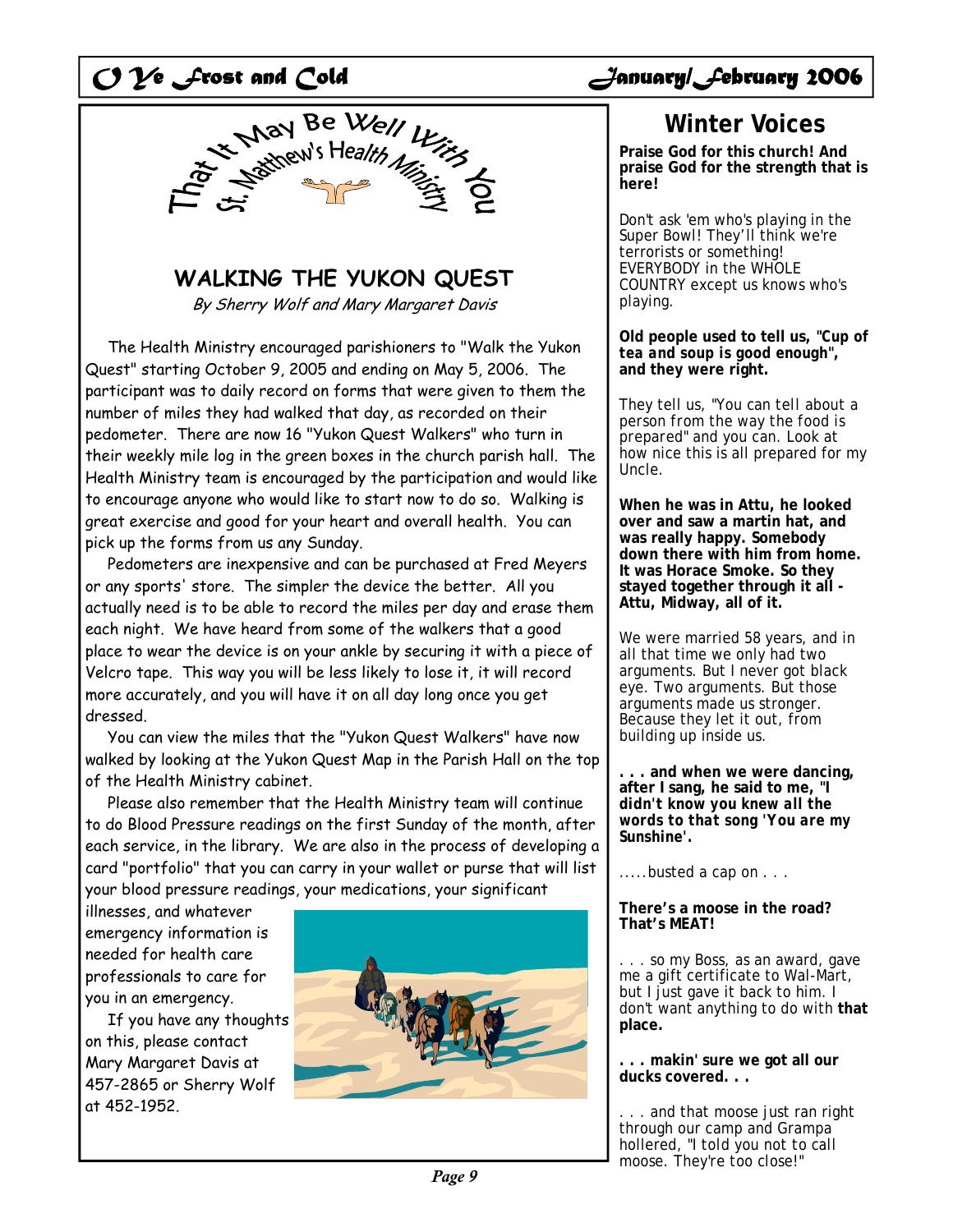# *O Ye frost and Cold*  $\bigcup$  *January/february 2006*

## **Winter Voices**

**He'd head out in January, and we wouldn't see him again till April. Took three days for him to haul in all the beaver meat he'd caught**.

I remember him sitting down on the bank every morning shaving. With tweezers. Plucking 'em out, plucking 'em out. I tried that when I was 18 and Man, my chin bled for a week. He was tough, my Grampa.

**The best bulldozer operator I ever saw.** 

I wish I'd listened to him when I was young, when he was tryin' to teach us. But we were just mischief kids, and now. . .

**His passing is like the End of an Era, you know. Well, ALL these elders passin' is like the End of an Era.** 

We need to meet a wedding or something. Going to these funerals is getting a bit much.

**That's the difference between faith and belief. Belief is a period and faith is a comma. Belief says that's** *it***; and when they run into more, it's hard and they don't know what to do. Faith says, "***Oh! There's more?"* 

Thank you God that I'm here.

**. . . and that medicine they gave me for my arthritis turned all my hair BRIGHT RED.** 

This isn't Global Warming; this is Just WEIRD.

**Gosh, if it's this warm in early February for the Yukon Quest, what will it be like in March for the North American? They'll have to move it to Livengood or someplace.** 

Sounds like another St Matthew's moment to me.

**I saw your website, and I was wondering.....** 

## **SUMMARY of the JANUARY 2006 ANNUAL MEETING**

On Sunday, January 29<sup>th</sup>, 2006, the rector called the Annual Meeting to order at 10:00 a.m. **Charlene Marth** was elected to be Secretary. A quorum was established, with 55 present. The agenda was approved. The 2005 minutes were approved

 Parish organization reports presented in the meeting packet included: St. Matthews Website, Junior Warden Report, Deacon Report, Altar Guild Report, Daughters of the King, Sunday School Report, Education for Ministry, Endowment Board and Tanana Valley Christian Conference. All reports were received.

### **Proposed By-law Amendments**

- By-law amendment to Article IV, section 2, paragraph A to read: "A retiring Vestry member who has served more than one-half of a full-time may not be re-elected to the Vestry until one year has elapsed." After some discussion, the **motion passed, with one (1) opposed.**
- The second amendment proposes that Article XI of the Bylaws be amended, by adding the following sentence: "Amendments to the By-laws shall take effect immediately on passage." An amendment was offered to add the wording, "**unless otherwise specified**". **The amendment was passed**. **By-law with amendment passed.**

**Vestry,** Scott appointed election judges: Marty Thomas, Carol Holz, Laura Bender

- **Nominated**. Bruce Gadwah, Mary Johnston, Teresa Moore, Darrel Zuke.
- **Elected**: Bruce Gadwah, Teresa Moore, Darrel Zuke

**Treasurer's Report**, Carolyn Nethken, Treasurer

• Deficit of \$7451. Assets have increased approx. \$2000. Liabilities matched. St. Matthew's is increasing in value. Congregation asked a few questions. **Report passed unanimously**.

**Submitted Resolution** by Becky Snow regarding the Millennium Development Goals.

- There was much discussion regarding the resolution. There was an amendment to the resolution offered by Marjorie Grunin. The resolution would now read (language change in bold): Be it Resolved, that St. Matthew's Episcopal Church, Fairbanks, Alaska, hereby commits itself to work toward contributions of 0.7**% of prior year's income less cost of sales** to Episcopal Relief and Development…". The numbered items remain the same. The second change would read: "and be it further Resolved that in 2006 we shall designate 0.2**% of prior year's income less cost of sales** for contribution to ERD…" The amendment **passed, 40 yes/6 no**.
- The original motion, with the above amendment **passed, 26 yes/22 no**.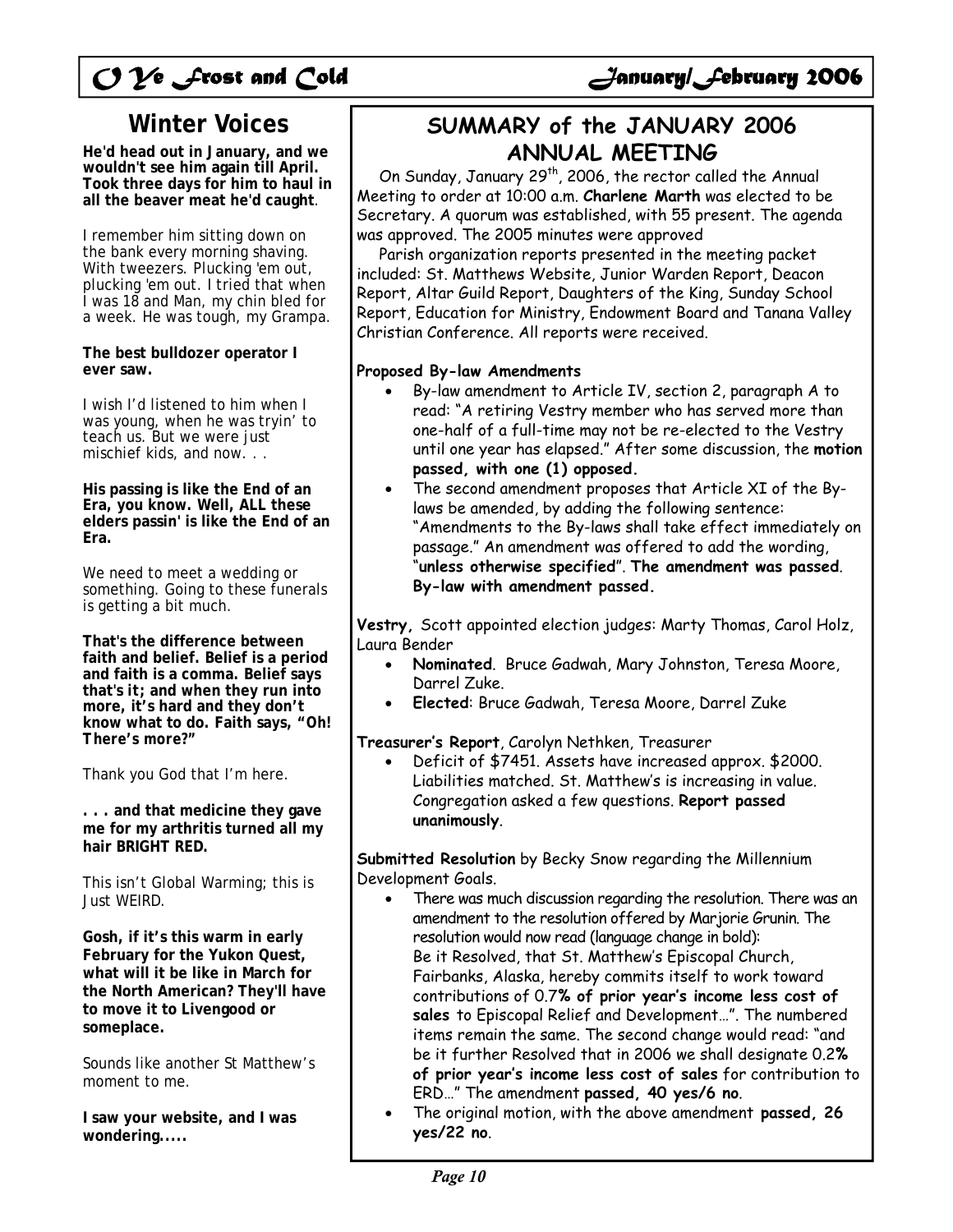# *O Ye frost and Cold*  $\bigcup$  *January/february 2006*

### **Interior Deanery (2)**

- **Nominated**: John Holz, Bella Jean Savino, Lee Davis. Gregg Eschright.
- **Elected**: John Holz & Bella Jean Savino. **Alternates**: Lee Davis and Gregg Eschright

### **2006 Budget**

• The budget is increased to \$266,381 with the passing of the ERD Resolution. A further amendment was offered to match the ERD amount to the Community Service Grants (Outreach) amount - Moved and 2nd that we add the ERD amount of \$501 to our local Community Service Grants (Outreach) for this year. There was discussion how the money would be raised. There were a few other questions regarding the budget. **The budget passed, with amendment, unanimously.** 

### **Diocesan Convention (3)**

- **Nominated**: Tom Marsh, Lee Davis, Karen Parr, Roxy Wright Freedle, Becky Snow, Bella Jean Savino, Gregg Eschright, Bruce Gadwah
- **Elected**: Bruce Gadwah, Tom Marsh, Karen Parr. **Alternates**: Roxy Wright Freedle, Lee Davis, Bella Jean Savino, Becky Snow and Gregg Eschright.

#### **Planning Committee Report**

 Tom Marsh, spoke on behalf of the committee. [See Reports elsewhere on the Website: **stmatthewschurch.org**]

Endowment Board

- **Nominated**: Bruce Gadwah and Ray Cockerille.
- A motion was made to move a **unanimous ballot**.

### **Adjournment**

Moved to adjourn the meeting at 12:12 p.m

Annual Reports from: 1. The Altar Guild 2.Daughters of the King 3. Deacon Bella Jean Savino 4. Education for Ministry 5.The Endowment Board 6.Health Ministry 7.The Junior Warden 8. The Planning Committee 9. Prison Ministry 10. Sunday School 11. Tanana Valley Christian Conference 12. the St. Matthew's Website are available online at **www.stmatthewschurch.org.** 

### **Annual Meeting . . . In the halls of the Mendenhall Monarch**  *by Sushana Fiona Stewart-Campbell*

The glacier, like an ancient weary King occupies his throne hoary head and glistening crown obscure the heavens. The folds of his robe tumble from on high; faded aqua his mantle, tourmaline his jewels. The dense, opaque lake curls round his feet, a glistening train. Hushed majesty. One cheeky herald evening Thrush marbles a spill of liquid harmony in tribute; otherwise the court is still. But for the brash knight, bold waterfall daring to break silence in a corner of the hall. Woods rich and achingly ripe with willow buds. One would think they would ask permission of the monarch

before breaking into the white-flurried applause of spring.

*[NOTE: Fiona is our new sexton and, before she was here being our sexton, she was in Juneau writing poetry.]* 





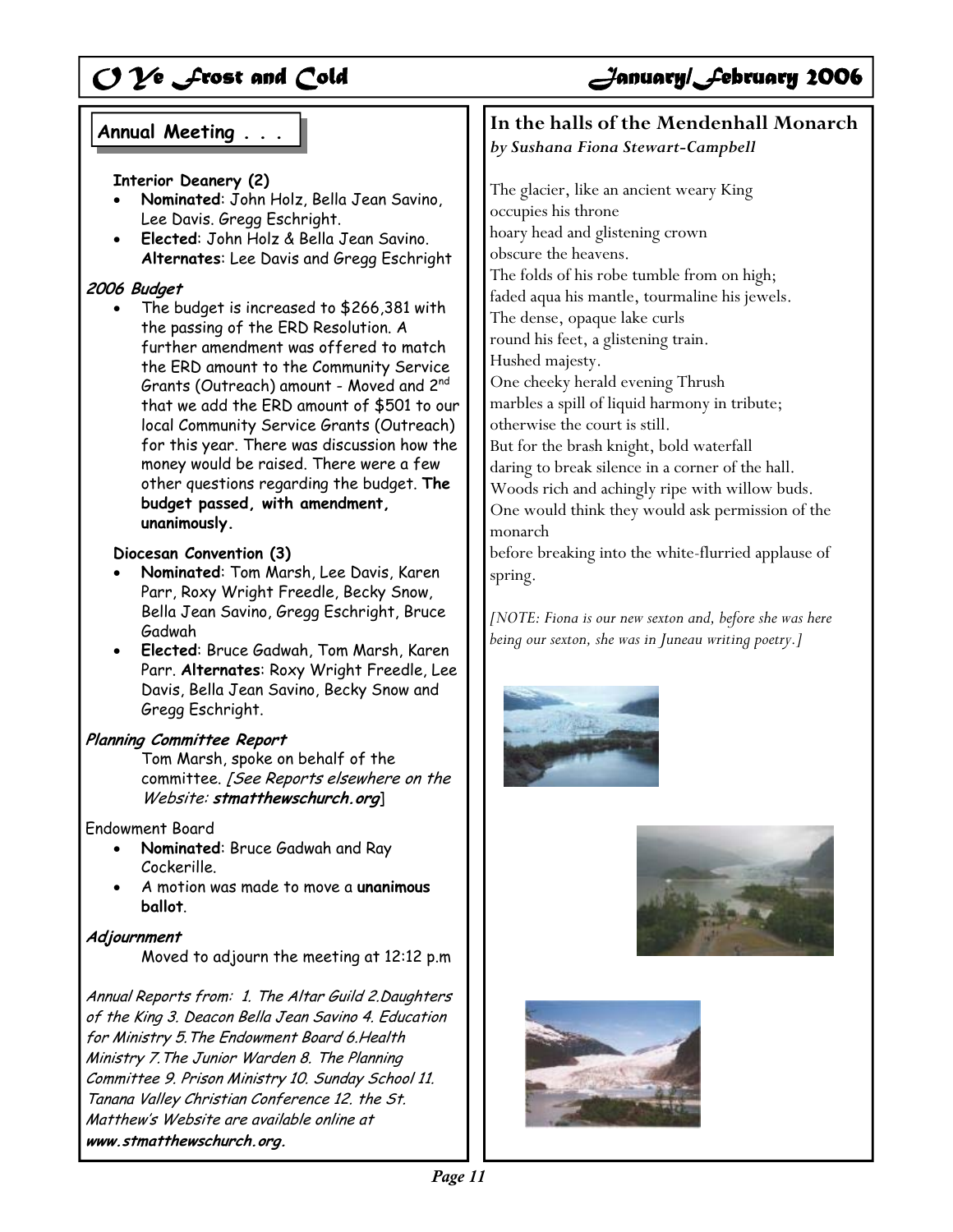# *O Ye frost and Cold*  $\mathcal{O}$  *January/february 2006*

## *News from the Diocese:*  **THE "BISHOP'S CAMPAIGN for the DIOCESE of ALASKA" BEGINS; SEEKING FOURTEEN MILLION DOLLARS**

 Unveiled during Bishop MacDonald's Address at the October 2005 Diocesan Convention at Meier Lake, the "Bishop's Campaign for the Diocese of Alaska" began with an Opening Eucharist at St. Mary's Church in Anchorage on the Feast of the Epiphany, January  $6<sup>th</sup>$ . The Bishop's Campaign, a three year major gift campaign that will "allow the Diocese of Alaska to have the financial base with which to fully realize its potential", focuses on a four part program. As outlined in the Campaign announcement in mid-December, those goals are to: 1) provide transportation funds; 2) Establish Outreach Missioners; 3) Provide specialized education and training for clergy and laity; and 4) Establish functionally operative Diocesan Centers in each Deanery.

With the Bishop committed to asking for help both within and outside of Alaska, the Campaign seeks to raise fourteen million dollars. A number of Bishops from outside of Alaska are joining in the Campaign's efforts.

**Jack Coghill** (of Nenana) is the Campaign Chair; with **Tay** and **Lowell Thomas** (St. Mary's, Anchorage) the Honorary Chairpersons and **Jack Simmonds** (St. Mary's, Anchorage) the Campaign Treasurer. The Bishop announced at the Diocesan Convention the Executive Committee, composed of clergy and lay representatives from each Deanery, for the Campaign. The Committee consists of **The Rev. Dave Elsensohn** (Sitka) and **Gary Paxton (**Sitka**)** for the SouthEast; **The Rev. Chuck Eddy** (Anchorage) and **Trigg Davis (**St. Mary's**,** Anchorage**)** for SouthCental; **the Rev. John Holz** (Fairbanks) and **Georgianna Lincoln** (Rampart) for the Interior; and **the Rev. Enoch Adams Jr** (Kivalina) and **Rex Rock** (Point Hope) for the Arctic Coast.

 For further information, contact the Campaign Office in Anchorage (907-274-6544), the Deanery representatives on the Campaign's Executive Committee, or the Diocesan Office.

## **ADULT EDUCATION & DISCUSSION OPPORTUNITIES DURING LENT**

### **Sunday nights at 7. . . Adult Inquirers/Confirmation Discussion**

The Rector and others (*though they don't know it yet*) are leading an Adult Inquirers/Confirmation Class meeting every other Sunday night at 7PM. Anyone is welcome to come by and join the discussion; and the rector promises all classes will end between 8 and 8:30. Classes began meeting February 12<sup>th</sup>, and will meet March  $12<sup>th</sup>$ , March 26<sup>th</sup>, and April 9<sup>th</sup>.



### **Monday nights at 6. . . St. Paul**

Deacon Montie and Lynn Slusher are leading "MONDAY NIGHT SOUP AND STUDY SESSIONS" focusing on St. Paul, throughout Lent. The Gospel (good news) that Paul preached and wrote about began long before any of the gospel writers took time to write down their memories of Jesus. Who was this early missionary and what was the missionary message of Paul? Why have some scholars asked, "Did Paul continue to preach and teach the religion **of** Jesus? Or, "did Paul preach and teach a religion **about** Jesus?". We will look at his life as we have come to know it through: a. **Biography** (Book of Acts) b. **Autobiography** (Epistles) c. **Psuedographic Writings** (Letters written by others, but attributed to Paul) and d. **Hagiography** (Legends and Traditions). Each session will include video presentation of materials, handouts of materials and discussion of materials. These sessions will be held on Monday evenings during Lent. The first session is scheduled for **Monday evening, February 27th at 6:00 PM**. We will meet for soup and study in the Parish Hall for Monday evenings ending on April 3rd. If you have questions, want to register, or provide soup for an evening, please call Lynn or Montie Slusher at 474-4570 or contact us by e-mail at **slusher@alaska.net** .

### **Thursday nights at 5:30..........The Windsor Report**

Beginning Thursday, March 16<sup>th</sup>, Lay Eucharistic Minister and member of the National Church's Executive Council Becky Snow will be leading a discussion and study of The Windsor Report, and related documents. The study group will begin with Evening Prayer at 5:30PM, followed by a simple shared supper and discussion. This is one of the crucial documents in the current Anglican Church and its discussions.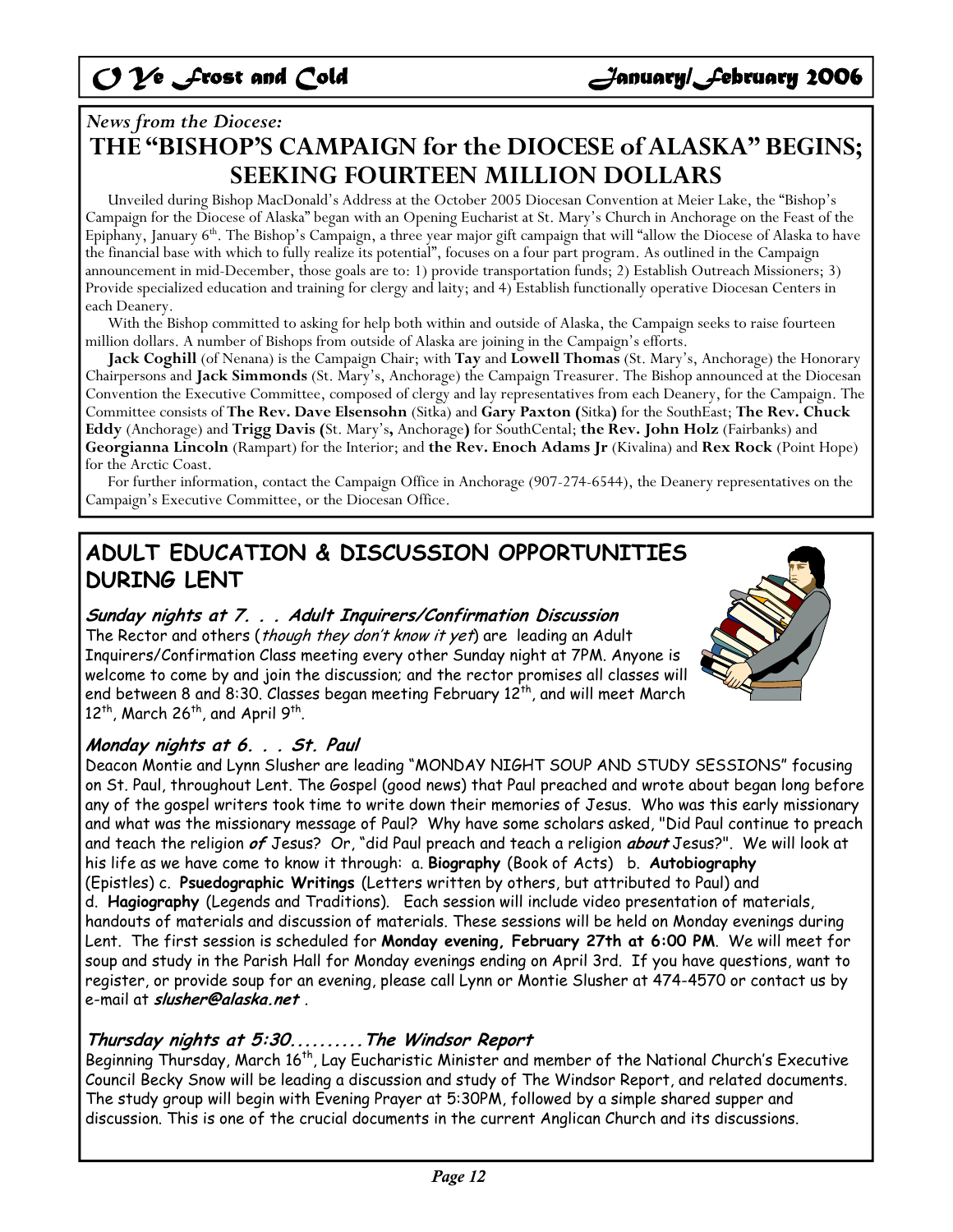# **THE FOURTH GRADERS COMMENT on CHURCH**

[Note: One Sunday morning in February, the  $4<sup>th</sup>$  Grade Sunday School Class was asked what their experiences were with St. Matthew's. Here's what they said:]



The Kingdom of God is like...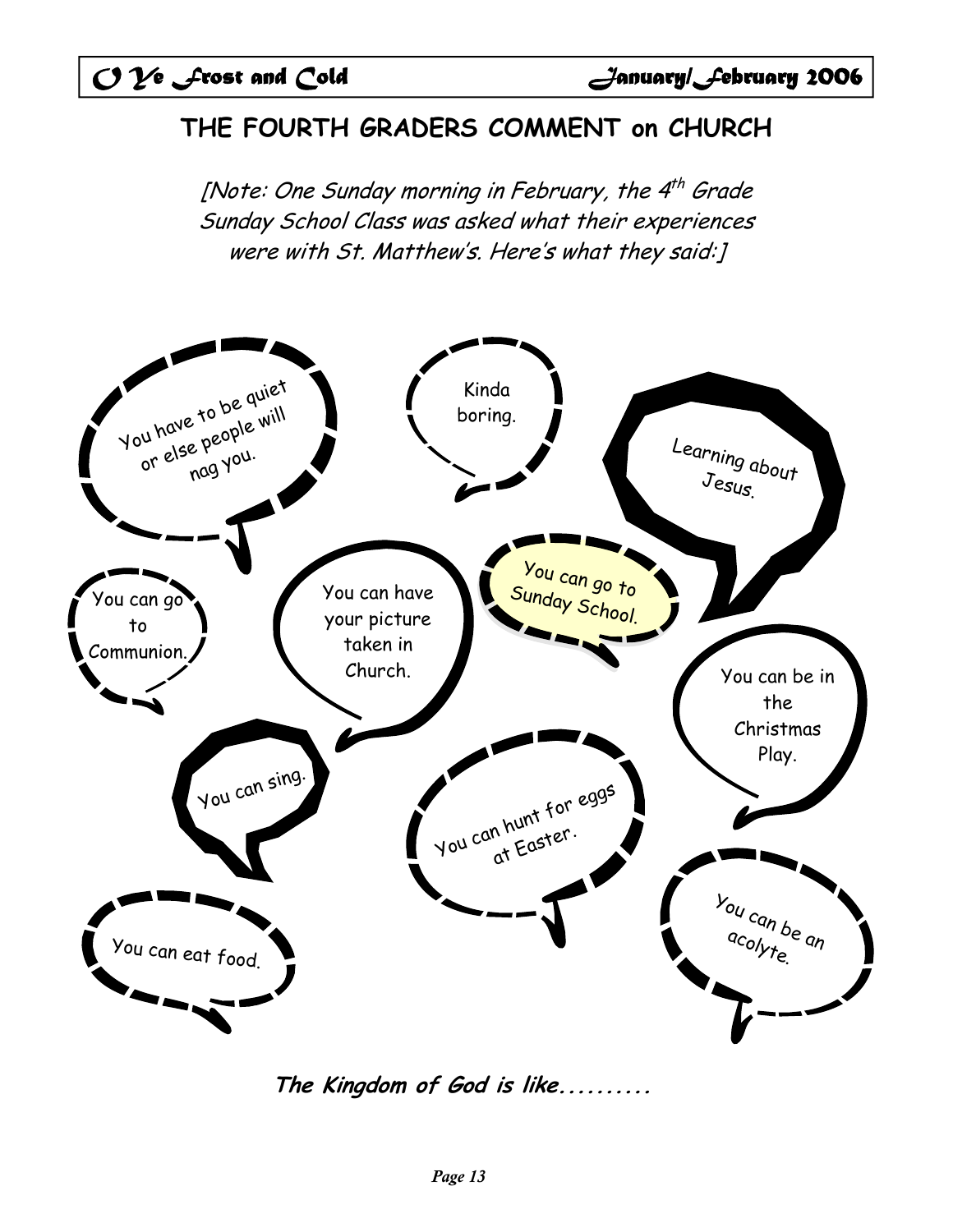

# **fifty-six small suggestions for the season of Lent.**

**1.** Oh, it's Lent and you know you're supposed to do it, so do it. Give up Chocolate. No chocolate until Easter. Think how that chocolate bunny will taste that day. **2**. Like the Kingdom, turn the values upside down . . . and take up chocolate for Lent. One piece a day. But only one. When you want more, give thanks, for now you have been found worthy of the

struggle. **3**. That person you have meant to call – call them. **4**. That person you have meant to write – write them. **5**. That person you have meant to apologize to – apologize. **6**. Turn off the lights in the house when the sun sets, and watch the soft Darkness come. **7**. Get up one half hour earlier and read Morning Prayer each day. **8**. Stop every time you are about to go through a door and make the Sign of the Cross, for Our Lord said "*I am the Door*" **9**. Come to a Sunday service you don't usually come to, and introduce yourself as a Visitor. See what happens. **10**. Sit in a different place in Church. **11**. Come on a weekday afternoon and watch the light in the stained glass windows. **12**. Talk to somebody you don't know on Sunday morning. **13**. Get in the slowest or longest line in the store and give thanks for the chance to wait. **14**. Find a tree and say a prayer for it each day, waiting for Spring. **15.** That thing, that activity you know you should stop, stop. **16**. Every Thursday evening, stop, light a candle, and slowly tear a piece of bread in two. **17**. Spend one night in the Rescue Mission. **18**. Eat at the Stone Soup Café. **19** Sit in the Emergency Room lobby and say a prayer for everyone that walks by. **20**. Go for a walk. **21**. Turn off your cell phone. **22**. Go to Denali Center or the Pioneer Home and find somebody sitting by themselves. Sit with them. **23**. Ride the City Bus and see where you go. **24**. Go to Church one Sunday in a different church **25**. Find a Lay Eucharistic Minister (*ask the rector*) and go with them when they visit. **26.** Send a Thank You note to the Vestry. **27**. Don't use the "*Close Door*" button on the elevator; it will close anyway. **28**. Open the Bible at random and begin reading it out loud. Stop when it begins reading you. **29**. Turn the television off. Especially when THAT show is on. **30**. Write on your calendar one good thing that happens each day. **31**. Ask if you can be the crucifer at a service **32.** Come back on Sunday afternoon and clean the Church. **33**. Find an open AA meeting and stop in. **34**. Fast – meaning "*stop eating before you are full".* Discover it is possible to control desire. **35**. Watch one dog race and notice how focused and excited the teams are. **36**. Go visit Grandmothers and ask them to tell you a story. **37.** Find one person you are taking for granted and say "*Thank You*" to them. **38**. Buy/find one nail and carry it in your purse or pocket. Bring it to Church Good Friday. **39**. One meal a week, join the rest of the world and have only several spoonfuls of rice. **40**. Invite someone over to visit you and have a cup of tea. **41**. Go visit that person you haven't seen in a long time. **42**. Find a rope or string and tie in it one hundred knots. Now pray "*Thank You*" one hundred times each day. **43**. Kneel beside your bed and say prayers each night. **44**. Call the Church Office and ask "*What can I do to help?"* **45**. Don't do one thing you think you *should* do. **46.** Learn how to whistle. **47**. Learn how to juggle. **48**. See how many times you can say "*Ha*" without starting to laugh. **49**. Tell your Best Friend that they are. **50**. Sing "*la-la-la*" outside your door each morning, to greet the New Day. **51**. Go look at the new babies on the second floor of the Hospital and think about YOU being that size; think about GOD being that vulnerable. **52** Bessie Barnabas used to walk to St. Matthew's from Salcha; walk to Church one morning. **53**. Turn off the computer; turn off the television; turn off the radio; turn off the music; turn off the cell phone and sit there. Listen to your breathing. **54**. Make a small campfire and make campfire tea and sit outside and drink it. **55**. Go to a playground and go down the slide. **56**. Come by the Church one night when it is dark, and kneel on the choir steps when there are no lights on in the Church. Notice how the halo around the icon glows in the Dark. Notice how the Altar Cross shines in the Dark. Notice the flames of fire in the Cross. Notice how they are blood red. Wonder at what cost the "*I love you*" of God to You. Wonder why you think you could ever lose that "*I love you*". Realize you have had do nothing to earn it. It is, as all True Love, sheer Gift.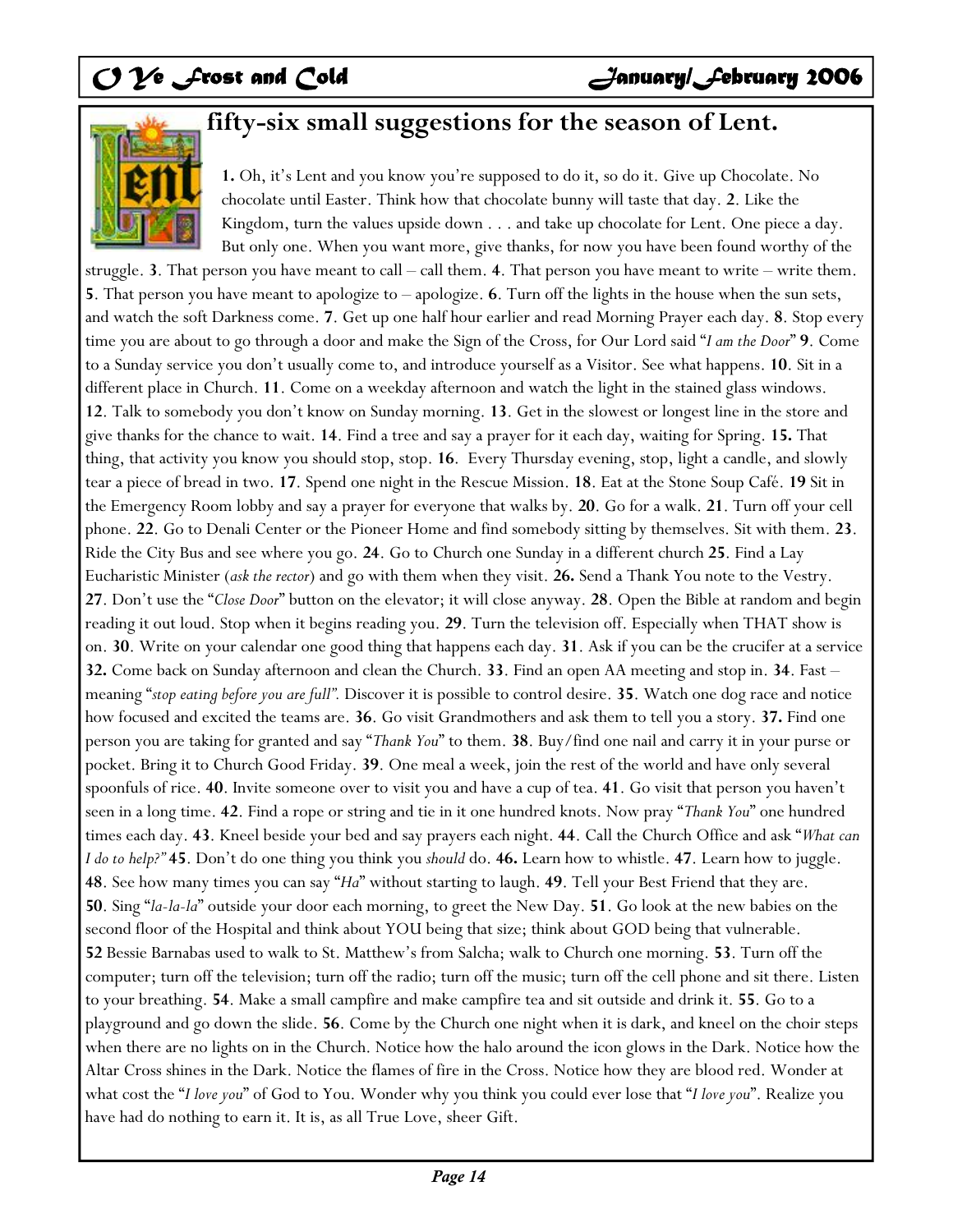# *O Ye Frost and Cold* **Cold** Sanuary/*February 2006*

*.. . from an Anonymous Internet Survey* 

## **THE ANONYMOUS ST. MATTHEW'S on LENT and SPRING**

 *The questions went out randomly across the computer's address book:* 

*"Spring is coming and Lent is coming, any thoughts? How did you survive January? What's been a Lent that you remember? What's been a spiritual practice that has helped you? Lent sometimes equals deserts* 

*equals a hard time. What's helped you through a hard time? What's something that helps YOU draw closer to God? March is SPRING! Thoughts for Spring? Prayers for Spring? DogRaces you remember? Any thoughts or reactions or things to share?" Here's an edited version of some of what came back.* 

### **How Did You Do with January and Cold Weather?**

"I think I did not survive the cold month of January, but I think that God picked me up. My daughter's spirit kept me going, and my friends' prayer and my prayer is how I'm still here."

-----------------------------------------------------------------------

"I spent two weekends out in the scary part of the desert [*in California*] in "Slab City" (near the Salton Sea) territory, visiting a gentleman who has lived in an old truck in the desert for the last 24 years, building a mountain, a literal, physical mountain, to God. His whole message is pretty much "God is love" written and decorated with intricate designs of flowers and blazing color. It's huge, you can climb it, it's quite a climb, and there are fascinating things to look at every inch of the way. He has recently been designated an American Visionary Artist, but he could really care less. He just builds and paints his mountain every day. He likes it when people bring him shiny paint, and so I brought him some gloss medium and acrylic pigment. He's a cool guy to hang out with; he's 75 years old, Leonard Knight. That's my surviving January story!"

------------------------------------------------------------------------------------------ "THANK YOU LORD FOR COLD WEATHER!!!!!"

----------------------------------------------------------------------------

### **Memories of Lent?**

"When I was little, we used to "give things up" for Lent. Chocolate was a popular item. Sometimes, as a kid, it was an unspoken game to see what you could give up that looked pious but wasn't really a very big sacrifice! We also got to "have" the forbidden item on Sundays, if we remembered. Of course this process was not very meaningful, except to remind us of the season. Even then remembering the season was not so much about Jesus and His meaning in our lives as it was about the pattern and ritual of the church and our family."

--------------------------------------------------

. . . YES, I love Lent, it really brings you very close to the good LORD; YES IT really does. I LOVE THE UPLIFT OF THE WALK THROUGH TO EASTER"

----------------------------------------------------

"Coming out of a very cold January and feeling the warmth of longer sunny days and the events like skiing, mashing, snow machine rides, walks outdoors, finding things in the yard again, Lent and Easter near ! The Lent boxes, smell and feel of Easter palm branches and making crosses of a green material we could only wonder from where it came and what it meant in God's world. On the wall it was pinned for safe keeping and a remembrance of hope and new birth!"

------------------------------------------------

### **Spiritual Practices that Help**

"As an adult, I am finding daily reading of the Bible very enlightening. I wish we could have a Bible Study class at St. Matt. . . .. I really need help figuring some of the relationships between the Old Testament and the Gospels! While I am very familiar with most of the NT, it has been surprising how a few of the stories have become more meaningful when a Gospel is read from beginning to end, instead of being divided up Sunday by Sunday. And I am also surprised at how much more there is in some of the Epistles than I had previously recognized. "

---------------------------------------------------------

"LET GO! LET GOD. . . DOING THE walk through the stations of the cross *[Note: The Stations of the Cross are walked every Friday in Lent at St. Matthew's at 5:30PM],* . . . SO SPECIAL THE THINGS GOD SHOWS YOU> LOVE, PEACE, JOY, WARMTH OF GOD'S LOVE. The people, places and things he shows you, so HE can show you something, or teach you something. how awesome it is when you see what it is HE is showing you, when you CONNECT, and it's all so made so very simple, never hard! Praise God, for HE is AN awesome GOD. GOD BLESS YOU ALL!!! BIG WARM HUGS!! " ----------------------------------------------------------------------------

*(Continued on page 16)* 

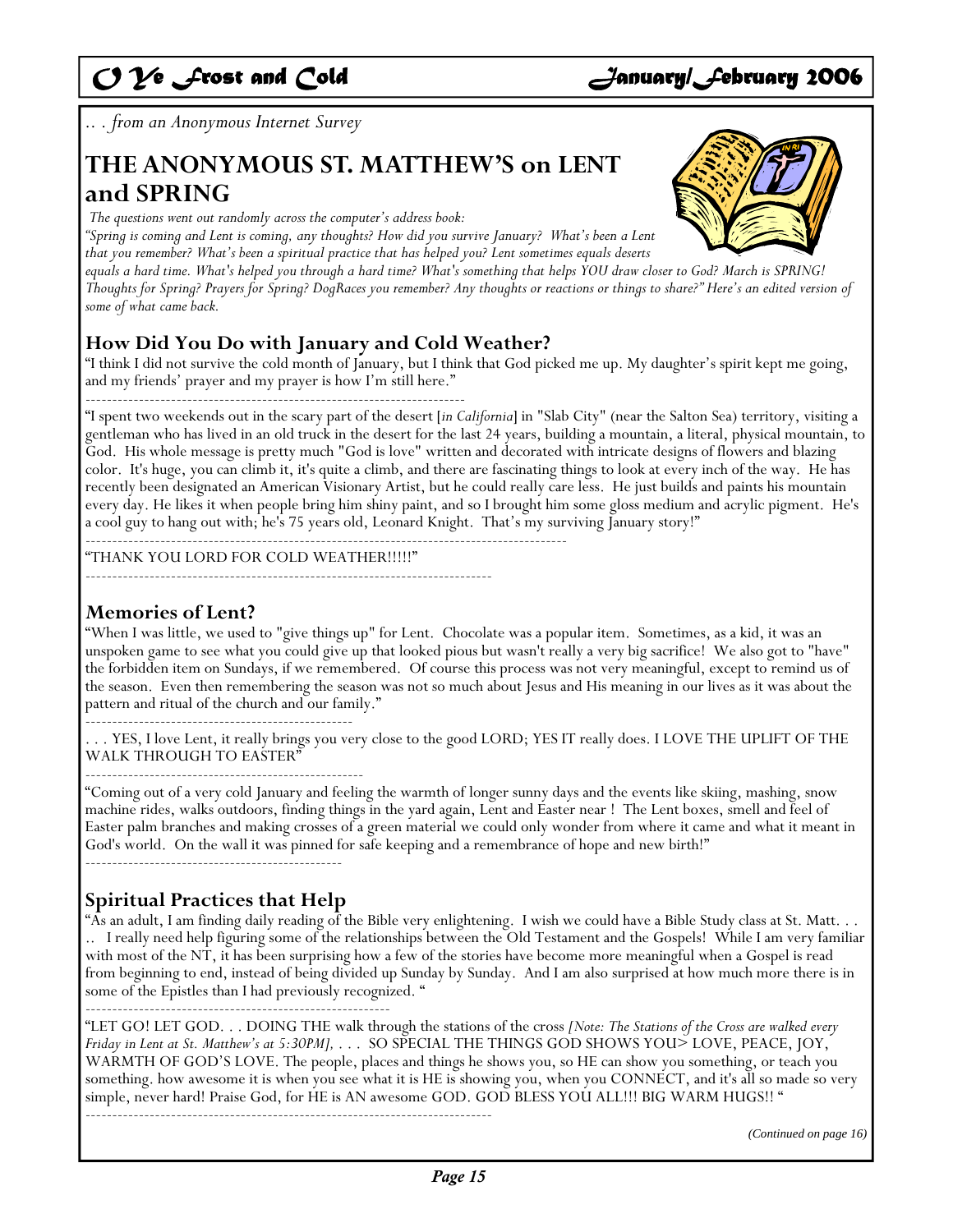# *O Ye frost and Cold* **Cold** Sanuary/*February 2006*

# **Lent and Spring ... I** (Continued from page 15)

 "When I get tangled up in the drama of my own failings and those of others, I find the one thing that pulls me out of it every time is the deep knowledge that all of that "stuff" doesn't really amount to a hill of beans! All those things that occupy often the lion's share of our attention and energy are really small. Because all the crimes of human beings are like specks of dust floating in the enormous ocean of Life, of Mercy, of Grace.

 The most potent thing that humans have at our disposal is our attention. I find that a simple shift of attention makes dramatic changes. If I focus on those specks of dust, my mind tends to chase its tail endlessly with the steady supply of drama that people churn out daily. If I focus on the Ocean, then all of that falls away, and suddenly I have all this attention at my disposal. Simple, everyday life is fascinating. The lines and colors in a person's face, the thousand tiny changes that happen with expressions. The look of a dead leaf lying on the snow. The touch of a friend's hand. The Presence of a birch tree. The "small stuff" becomes the Big Stuff, and it's far bigger, more amazing, and more wonderful than our minds can comprehend as of yet. I don't bother comprehending. "Comprehending" gets in the way sometimes!

 I think Lent invites us to turn our perceptions upside down like that. I think it's an invitation to let the "big stuff" become the small stuff, and the "small stuff" that we hardly notice when we're on our daily drug trip become the Big Stuff. It's an invitation to live inside God, and have God live inside us. Try it, it's actually fun. It's not hard. Just play!" ------------------------------------------------

"Closer to God means being at peace to every thing that happens or passes you by."

-----------------------------------------------------------------------

### **Deserts and Hard Times**

*""Lent sometimes equals deserts equals a hard time. What's helped you through a hard time?"* fudge brownie, napoleons, éclairs, black forest cake, ben and jerry's. oh oh wait. deserts. sand. wilderness" ---------------------------------------------

"*What got me through a hard time?"* - A very long time ago, our parents and grandparents used to tell us...you shouldn't cry, you don't go to the grave and bother..... well, my mom is gone so is my grandmother, so there was no one to tell me these things anymore.....and I cried and I went to my *[child's]* grave - religiously every Sunday, now I don't go....but what helped me with losing *[my child]* was to cry and go to her grave. I probably drove people in [*my community*] crazy these past months but, I'm still here, and I'm still standing."

--------------------------------------------------------

THANK YOU LORD FOR HELPING ME THROUGH ALL MY HARD TIMES, AND ALL THE WAYS YOU CHOSE TO DO IT; I REALLY LIKED THE ONE YOU HELPED ME THROUGH DOING THE walk through the stations of the cross. . . -------------------------------------------------------------------------------------------------

### **Thoughts about Spring?**

"Spring for our family is a re-awakening of our love for Alaska. We get outdoors and enjoy the skiing, snowmobiling, ice carvings, animals and sunshine... life is good and another spring is coming, but I am sure glad Jesus is here to walk us through these changes!"

-------------------------------------------------------------------

"Thoughts of spring, something new in body, mind, and spirit, special blessings, awesome whispers, so sweet. OH YEAH! and the awesome blessings at COMPLINE<YES!!!!!!!!!!!!!!!!!!!

------------------------------------------------------------ "God MUST have a feminine side. Everything on earth is so color-coordinated. Someone up there has decorating skills. Also, all the heavenly bodies orbit in spiraling, circular motion, not straight lines. This is the feminine thought process! What a

wonderful world!" -----------------------------------------------------

"Dog races, Spring tournaments, Spring carnivals, Spring break, Spring breakup / cleanup, annual tribal shareholder meetings of TCC, FNA, Doyon. Daaga` "Get Up"!! . . .Spring has always been the most wonderful time of year -- a time of hope and happiness and laughter and social activity that brought people together from off the trap lines and talk of Spring hunts and the first talk of ice moving and ducks and the first geese; school years ending and future plans !! Close calls this Winter, loved ones lost (seems many leave us during the coldest times of the years -- or they are more pronounced!) Spring babies, Spring pussy willows, Spring flowers popping up thru the snow!! As in the Bible; a rebirth, new hope, a new beginning, a time to reflect and rejoice for our good fortune and family and community." --------------------------------------------------------------------

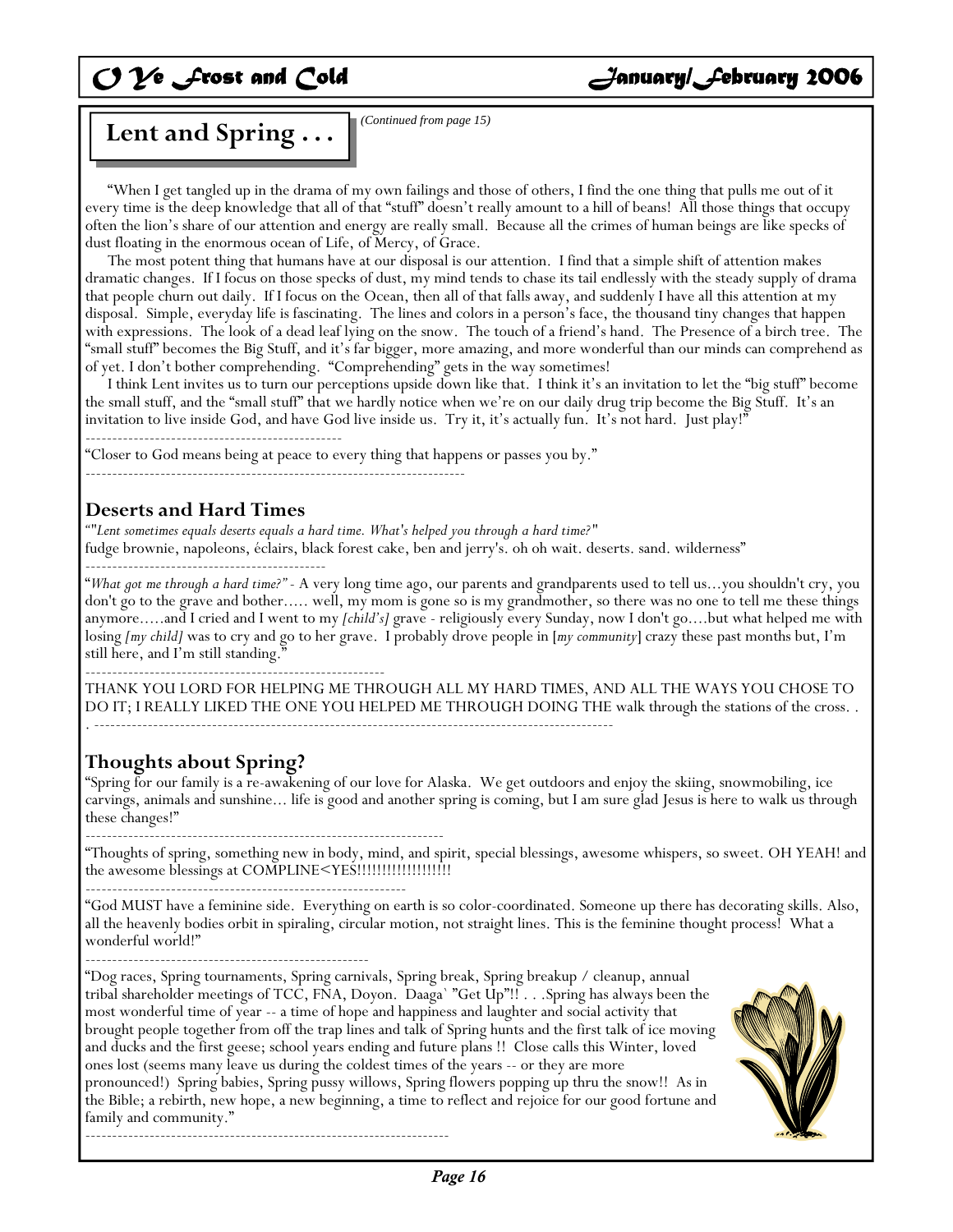# *O Ye frost and Cold* **Graduary Annuary/February 2006**

We should do a lot of praying during Lent.

## **ASH WEDNESDAY**

**By the Rev. Titus Peter** 

What does it mean to you? It seems to mean a lot to my parents. They pray every night and I'm sure every morning. I'm not with them then, as I have to be at school. Sunday, my father, mother, brother and I all go to Church. Only adults go up to the altar rail for Communion. I think Communion is only once a month, and special days. We go home and pray after Communion.



 I read the readings picked for the Ash Wednesday service. According to Isaiah, the Lord was not pleased with the people's fasting. He says that they do it for their own interest; just to impress people. The kind of fasting He wants is to help people, share food with the hungry, and open their homes to the homeless poor.

 This was easy for my father and his contemporaries, as they were taught by their uncles and parents who, at that time did not have Bibles or know the Lord.

 According to Joel, the Lord wants people to warn one another of the Day of the Lord, which is coming soon. There has never been anything like it; and there never will be again. "But even now "says the Lord, "Repent sincerely and return to me, with fasting, weeping, and mourning. Let your broken heart show your sorrow. "This is what the Lord wants of people, then and now, so they, and we, can be saved; and return to Him.

 St. Paul tells his friends, and some enemies, to let God change them from enemies into His friends. Paul doesn't want what God gave them to be wasted. The Grace of God which is given to us is to help people with; and not just to use for ourselves.

 Jesus in St. Matthew tells His fellow workers **THEN**, and is telling you and me **NOW,** not to show off when we help needy people; and when we fast. When we help a needy person, we should not let even our closest friend know about it. We should do it privately; and your Father who sees what you do in private will reward you.

 Matthew also said for us not to show off in praying. Pray privately to God. This is a good idea. We should do a lot of praying during Lent.

 Some people quit whatever they like to do most. I knew an Elder who quit smoking during Lent. Shrove Tuesday, I think he smoked a whole pack of cigarettes. Then Easter Day, he smoked again. He probably saved a lot of cigarette money. Someone told us in such case, they should give the money they gain to the Church.

 I gave up reading newspapers last year, and I am planning to do it again. I don't remember what, but I know I gave the money to the Church or to World Hunger. I'll do it again this year. I also shut off my TV, and listen and watch only the news. And I'll do it again. Big deal, huh? I use the time that had been consumed by "Law and Order" to study.

 I have thought that we as Christians should enhance our religion. Study hard and find out what God wants us to do; and obey. He wants us to love Him and our neighbors. Try it; it's safe. God the Father Himself will help you to Love Him.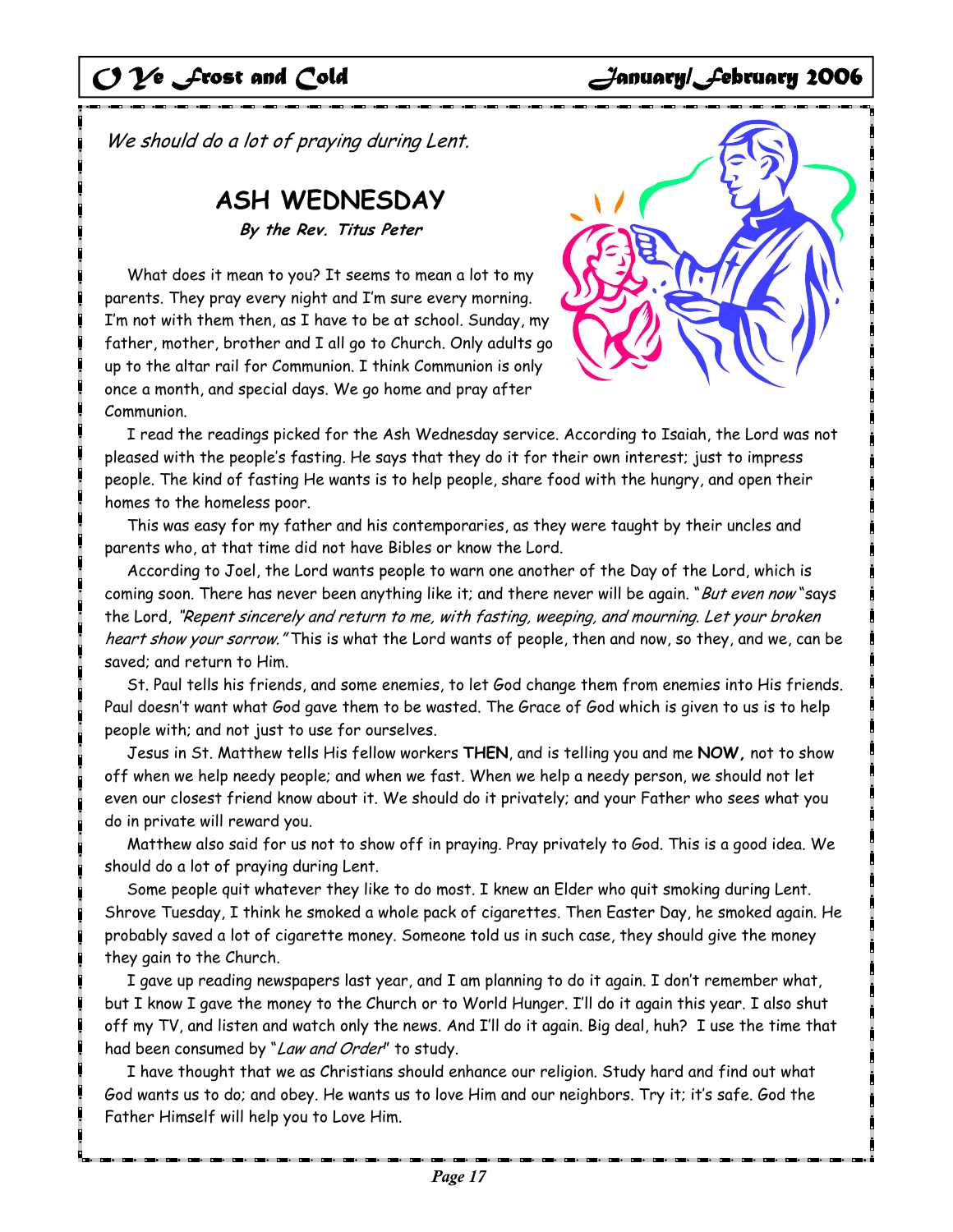

## **REMEMBERING**

#### *By Shirley Lee*

*[NOTE: Born in Fairbanks, and of Inupiaq and African-American heritage, with family roots to Noatak and the Arctic Coast, "Quutuuq" ( Dr. Mary Grantham –Campbell) died in New Rochelle, New York on November 26th. Her funeral was held at St. Matthew's on Friday, December 9th. As the sun set on that short December day, her body was laid to rest in the Birch Hill cemetery, in the traditional manner, with* 

*her husband, sons and others filling in the grave. The sounds of cold dirt as the Night came; the soft conversation of friends remembering, in the Darkness. Below, her cousin Shirley remembers her; and a poem that was printed in the funeral program.]* 

 It has been said every person has their story and is their own novel. I wished my cousin Mary Jane had had time during her short life to write her story. Resilient, she lived at home as an Inupiaq child in Fairbanks with skin the color of rich brown, publicly deemed African American. We met when we were children at elementary school – little Hunter Hornet cheerleaders. We did not know we were related but grew close as friends. In sixth grade she mysteriously was gone. I did not know it at the time but she was adopted out to a white family in New Jersey, who then moved to St. Louis. I often wondered what happened to Mary Jane. On a flight from Seattle years later I heard a woman's voice, vaguely familiar, in the row behind me, discussing the Alaska Native Claims Settlement Act with another woman who obviously was related to her. When we stood to deplane I had to look and saw her. I was delighted! I asked her if she was Mary Jane and she gasped and tears welled up in her eyes. No one had called her that since elementary school, since she was still a child of Alaska. She and her sister Joyce were coming back to Fairbanks to visit their mother and father. What a reunion we had!

 We grew close again. She came back numerous times to Fairbanks, to visit and to conduct research for her graduate studies. She eventually earned her doctorate in cultural anthropology and taught at Stanford. Her life's path from Alaska went far and wide before she returned home.

 I always thought her name should have been Grace – she was indeed full of love and grace even as a young child. Her death was a reminder for me that we can live by God's grace even when circumstances are the most challenging. If you haven't done so already consider your own unique story! What path in life has God led you? Safe journey.

### **Forget Me Nots**

*An Alaskan poem story. Maybe you cannot tell one without the other. By Quutuuq (Dr.Mary Grantham –Campbell)* 

During the highest evening tide A while ago, a day or so, I met a woman who had died Amongst the crystal of the snow.

Her skin yellow, her hair jet black, Did cause my frozen position; Told me she was taking me back To the warmth of our tradition.

We sewed and skinned and fished and played Between river and endless sky; I lived a lifetime, almost stayed, Until she warned that I might die.

You must go and travel through an odyssey unlike my own, to find a love that only you can etch anew upon our stone.

In one short and quiet breath, She showed me millions of years; The home birthplace and site of death - the Inupiat joys and tears.

Since that evening I travel back and learn of mysteries untold; in Kotzebue, in Noatak – our history my heart does hold.

Poem and academic story keep getting in each other's way.

History worms through ballad, hungry for Humanity. Verse romps in dissertation, sprinkling beauty between lines, under pages.

Falling over one another tundra of words looks towards Arctic horizons Inupiat zenith.

Now I remember how Forget-me-not and Sky are connected.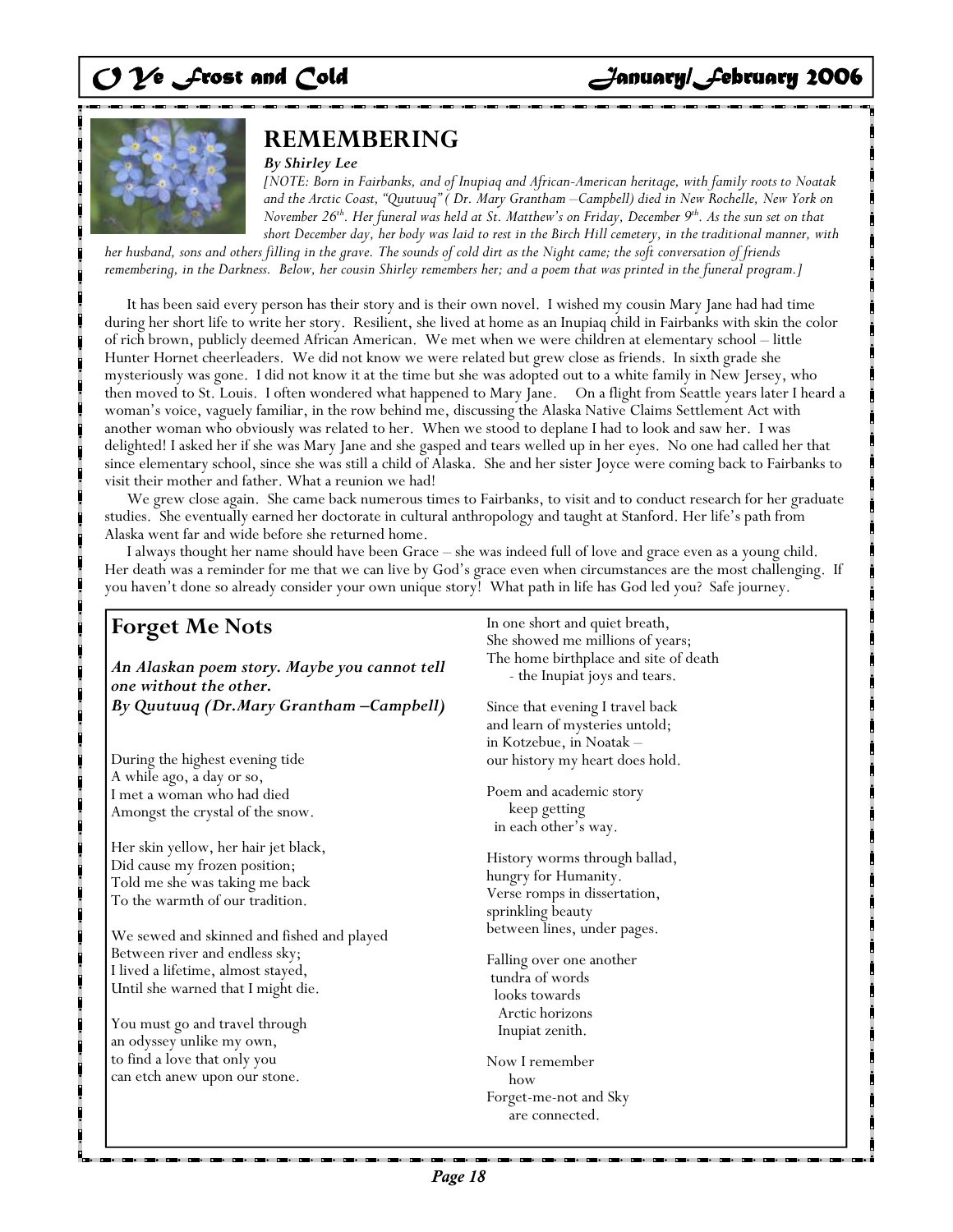# *O Ye F*rost and Cold *January/February 2006*

# *Seasons of Life . . .*

#### *(Continued from page 7)*

prayers were said by his niece **the Rev. Bessie Titus**, the rector, and others. Born in Nenana, Wilson loved the outdoors – hunting, trapping, fishing, dog mushing – and "*never threw anything away (except Christmas paper), making use of everything.*" He was preceded in death by his wife, the late **Selina Jimmie**, four sons, two daughters, and others. Two daughters, a son, their families, nine grandchildren, three great- grandchildren, and numerous other family and friends survive him. His services, led by **the Rev. Luke Titus**, **Archdeacon Anna Frank**, and **the Rev. Bessie Titus**, were held at home in Minto Thursday, December22nd.

On Christmas Eve, December 24<sup>th</sup>, 42 years old **Richard K. Crow** died tragically in the community of Circle. The son of **Ruth Crow** and **Larry Nathaniel** of Circle, Ricky lived a traditional lifestyle in Circle and is survived by his parents, and numerous other family and friends. **The Rev. John Holz** of St. Matthew's drove up to Circle on New Year's Eve, December  $31<sup>st</sup>$ , to assist in the funeral with Ricky's Aunt, **the Rev. Mary Nathaniel** of Chalkyitsik.

On Monday, January 2<sup>nd</sup>, 44 years old Fairbanks resident **Dennis L. Price** died in the Hospital in Anchorage, having been medivaced there earlier, under tragic circumstances . Born in California, he moved to Fairbanks at a young age, and attended both Lathrop and West Valley Schools. Working throughout the state as a laborer, fisherman, and firefighter, he also enjoyed ringing bells for the Salvation Army at Christmas. His companion and partner for 16 years, **Frances "Wanzie" Charlie**, survives him; as does a daughter and three grandsons in Barrow, two sisters, two brothers, three Godchildren, and many others, including the people of Minto, "*who were like family to him*". "*Tea*" for him began being served in the St. Matthew's Parish Hall Monday, January 2<sup>nd</sup>, and continued until his funeral the following Monday, January 9<sup>th</sup>. Then people gathered for his service, led by

**Archdeacon Anna Frank**, concluding with the burial at Birch Hill, and a Potlatch following at the Tribal Hall.

Just before the dawn on Saturday morning, January 7<sup>th</sup>, 91 years old **Martha Mary Stein Wheeler** peacefully passed away in Denali Center. Proud of her long and rich heritage, Martha was born to **Christian Stein**, a Boston Whaler of German and Norwegian descent, and **Kataksinja**, an Inupiaq woman of Point Hope, in the springtime in Point Hope. Orphaned early, she was raised in the White Mountain B.I.A. Boarding School, where **Howard Rock** became part of her extended family. She married in Nome, and lived in Nome and Tanana. She moved back to Tanana in 1980; moved to Fairbanks in 1986; and lived independently until 4 years ago. She faithfully received Communion from Lay Eucharistic Minister **Becky Snow** throughout her time in Denali. 71 grandchildren, 15 great grandchildren, her son **Emory** of Nome; and her daughters **Mary (***John***) Schaeffer** of Kotzebue, **Eileen (***Tod***) Kozevnikoff** of Fairbanks, **Helena (***William***) Carlo** of Tanana, **Joyce Demoski** of Fairbanks**, Linda (***Alfred***) Woods** of Fairbanks, **Shirley** 

**(***Bergman***) Moses** of Fairbanks, and their families; and numerous other family members survive her. St. Matthew's filled for her funeral on Tuesday, January 10<sup>th</sup>, led by **Archdeacon Anna Frank, Canon Ginny Doctor**, and **Fr. Stephen Matthew.**

On Tuesday morning, January 17<sup>th</sup>, 53 years old **Agnes Marie James** unexpectedly and peacefully died here in Fairbanks. Born in Fort Yukon on Candlemass to the late **Sarah James Williams John** and **Titus Peter**, she was raised by her grandparents in Birch Creek; went to school in Oklahoma, Fort Yukon, and Tanana; and graduated from Green River College in Washington in 1980. A woman with great faith, a ready smile, and enthusiastic courage, she became a lector here on Sunday mornings several years ago. Her father, **the Rev. Titus Peter** [*See related note from him elsewhere in this Newsletter*], survives her; as do her seven children and stepchildren – **Marquita Dawn, Michelle Leigh, Shannon Marie, Jewell Lynn, Florence Grace, Agnes Sara James,** and **Sharon Schrock**; three sisters, two brothers, and numerous other relatives. St. Matthew's filled to overflowing for her funeral service, led by **Bishop MacDonald**, Saturday, January 21st. Her final services and burial were at home in Fort Yukon the following Monday.

As the sun was setting on Tuesday afternoon, January  $31<sup>st</sup>$ , 39 years old **Liza DeWilde** unexpectedly, but peacefully, died in the Fairbanks Hospital. Born near the end of Summer in a tent on the Huslia River and raised there, Liza never forgot the peacefulness of those years in the woods. A hard worker, she never quit trying, and would often stop by the Church to visit, riding by on her Harley-Davidson bicycle. She loved her family and her children – sons **Wayne** and **Kyle** (*Kyle became our newest crucifer here at St. Matthew's in December*) and daughter **Amelia**. They survive her, as does the rest of her family – including **Norvin, Victor** and wife **Leslie**, L**ee** and wife **Lilly**, **Tyson, Ray, Ricko, Sterling, Selina** and her husband **Silas Alexander**, **Thelma, Riba**, and **La-ona**. Under blue skies and with thirty below temperatures, St. Matthew's filled for her funeral, led by the rector and **Archdeacon Anna Frank**, on Thursday, February  $2<sup>nd</sup>$ . Her final services were at home, back along the Koyukuk River, in the days following. It will be hard not to expect her this Spring riding by the Church, and stopping in to say "*hello*".

 Completely unexpectedly, on the day following Liza's funeral, Friday morning February 3rd, 84 years old Minto Elder **Lige Charlie Sr**. died here in Fairbanks, with his wife **Susie** for 58 years beside him. Born in Old Minto, and a World War Two combat veteran, Lige also worked on the steamers Nenana and Yukon and always had a friendly greeting and handshake, his eyes twinkling. His wife Susie survives him; as do his brothers **Neal, Cerosky**, and **Robert**; his sisters **Dorothy Titus** and **Rita Alexander**; his sons **Lindberg, William**, and **Rodney**; his daughters **Angie** and **Jennifer**; and numerous grandchildren and great grandchildren. "*Tea*" almost immediately began being served in the St. Matthew's Parish Hall; and continued until Monday, February 6<sup>th</sup>, when the rector and Fr. Steve Matthew led a brief service at the Fairbanks Funeral Home, before the drive *(Continued on page 20)*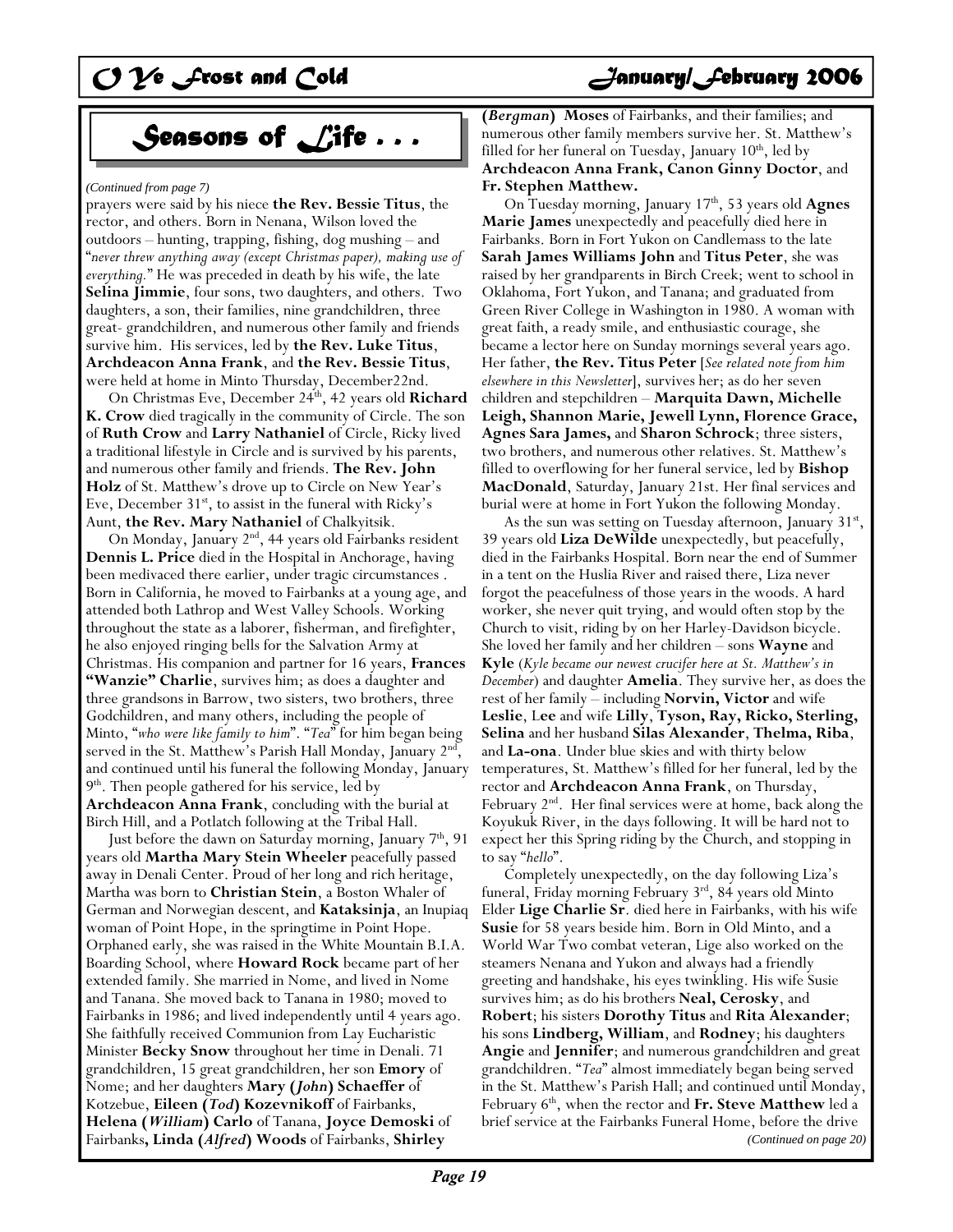# *O Ye Frost and Cold* **Cold** Sanuary/*February 2006*

# *Seasons of Life . . .*

home across the hills to Minto. Final services and burial were held at Minto on Wednesday, February  $8<sup>th</sup>$ .

 Just as services were ending on Sunday, February 5th, quietly over in Denali Center, 94 years old **Lavine** Williams suddenly slipped away (*as he had been actually trying to do for the last several years, including once scaling a sixteen foot barbed wire fence several years ago in Anchorage*). Resident in Denali for the last several years, Lavine was originally from Hughes and the Koyukuk River, and the widower of the late **Gran'ma Susie Williams** of Hughes. Greatly respected throughout the Interior and beyond for his hard work and woods lore, his passing was, as someone commented at the funeral, the end of an era. **Albert "Kip" Weeks**, who was a Church volunteer in Hughes in the early 1970's and now is a retired judge in New Hampshire, commented that Lavine was maybe the smartest man he ever met and "*tough as nails*". ("*Oh, he was another one of Dad's students*", commented Lavine's daughter Margaret, upon hearing this.). Among those surviving are **Alice Ambrose, Rita Koyukuk,** former St. Matthew's Vestrymember **Margaret Williams, Bill Williams** of Hughes and Fairbanks, **Ralph Williams, George Linus, James Williams**, and many others. Wednesday afternoon, February 8<sup>th</sup>, many gathered at St. Matthew's to pay their respects, in a brief funeral service led by the rector and **Fr. Steve Matthew**; before the final flight home back now to Hughes and the Koyukuk.

 Shockingly and unexpectedly, 37 years old **Vincent Williams James** died in Fairbanks the morning of Tuesday, February 7th. The son of **Bruce** and **Nancy James**, Vincent was born and raised here in Fairbanks and leaves behind his parents, his daughters **Asiya** and **Kimberly,** his brother **Mike** and wife **Christin**e, his sister **Ardis** and husband **Mack Wiehl**, and numerous other family members and friends. St. Matthew's filled past overflowing – into hallways, the Parish Hall, and the front sidewalk - on Saturday afternoon, February  $11<sup>th</sup>$ , for his funeral, led by the **Fr. Steve Matthew** and the rector. Under clear early Spring skies, his body was laid to rest atop Birch Hill Cemetery.

 The evening before Vincent's funeral, on Friday, February  $10<sup>th</sup>$ , there was a small quiet ceremony at St. Matthew's. A service that began nearly three months earlier, on Friday, November 4<sup>th</sup>, concluded and the mortal remains of **Donna Johnston** were received into the St. Matthew's Columbarium. Donna had died on the eve of All Saints, October 31st, and February  $10<sup>th</sup>$  was her  $88<sup>th</sup>$  birthday. The wind blew through the trees outside on the church lawn as we prayed; and now she rests near the choir pews she sang in for so many years.

 Finally, on Valentine's Day afternoon, Tuesday, February 14th, the rector was walking quietly around the lobby of Denali Bank, and out into the parking lot and along the River, praying. Fifty-six years ago, on Tuesday afternoon, February 14th, 1950, 39 years old **Wellesley "Dick"** 

**Dickinson,** following a brief illness, died in the St. Joseph's Hospital, then on the site of Denali Bank. Originally from Iowa, he joined the Marines in World War Two, was transferred to the Army Corps of Engineers, and ended up working on the Alcan Highway. Following its completion, he became "*the supervising patrolman*" on the Highway, the first State Trooper until his death. Following his death, a brief Masonic service was held at the Presbyterian Church, and his body was returned to Iowa for his final services and burial. His daughter, **Jillea Dickinson-Fry**, called St. Matthew's in December to ask if prayers could be said on the anniversary of his death. And so, we did, commending to the Love that knows no boundaries of Time and Space.

 Other deaths during this period, though not conducted here at St. Matthew's or by St. Matthew's clergy, necessarily affected us and should be noted. These include a major influence on *this* Newsletter. 62 years old **Lynne Davenport Wilson** was diagnosed shortly before Christmas with cancer and died on Epiphany Eve, January 5th, in Laramie, Wyoming. Lynne lived and worked for the Church in Alaska for ten years, helping establish "*NETWORK*", the Diocesan lay training program; and beginning "*Epiphany*", a monthly Diocesan publication celebrating the baptismal ministry of everyone – Total Ministry. ("*Epiphany*" later merged with "*The Alaskan Churchman*" to become "*The Alaskan Epiphany*".) (And she was the one that suggested to a then young priest that he draw a monthly cartoon for Epiphany. He did, entitling it "*A. C. S. Hosannah*", and it ran for several years. Some of the worth of this St. Matthew's Newsletter goes back to what was learned working with Lynne.) Lynne married **the Rev. Charles** "**Chuck"Wilson** in 1982 and they began a private practice consulting with churches and dioceses in developing Total Ministry. In 1998 she became the Ministry Coordinator for the Diocese of Wyoming. Her obituary is available on the Alaskan Diocese website (http://episcopalak.org), along with the latest incarnation of "The Alaskan Epiphany", and a farewell letter she wrote two weeks before her death. She ends, echoing the last sermon of Bishop Gordon at St. Matthew's, with the reminder: "*All of us are surrounded by a love so great, so tenacious that it will not let us go. It is that' love that passes understanding' that bears up in the wilderness and finally, leads us home*."

 Also during this period 83 years old **Jeanne Oldre** died in Anchorage Monday, January 9<sup>th</sup> (*Jeanne arrived in Alaska in 1947 and lived in Fairbanks until 1977, frequently stopping by to visit her friend Diocesan Treasurer Gladys Sams in the Diocesan Office and attending St. Matthew's)*; 72 years old traditional Chief of Circle **Albert Bentley Carroll Sr**. died at home in Circle Wednesday, January 18th (*and his funeral and burial were conducted 12 miles out of Circle in colder than fifty below temperatures*); 95 years old **Minnie Titus** of Minto died Thursday, January 19th, as her daughter **Barbara Jimmie** was singing "What A Day That Will Be" (*and her funeral also was conducted in colder than 50 below temperatures. There were four death within a month connected with the community of Minto*); 72 years old **Etta Mae Maligialuk Lord**, the beloved wife for *(Continued on page 21)*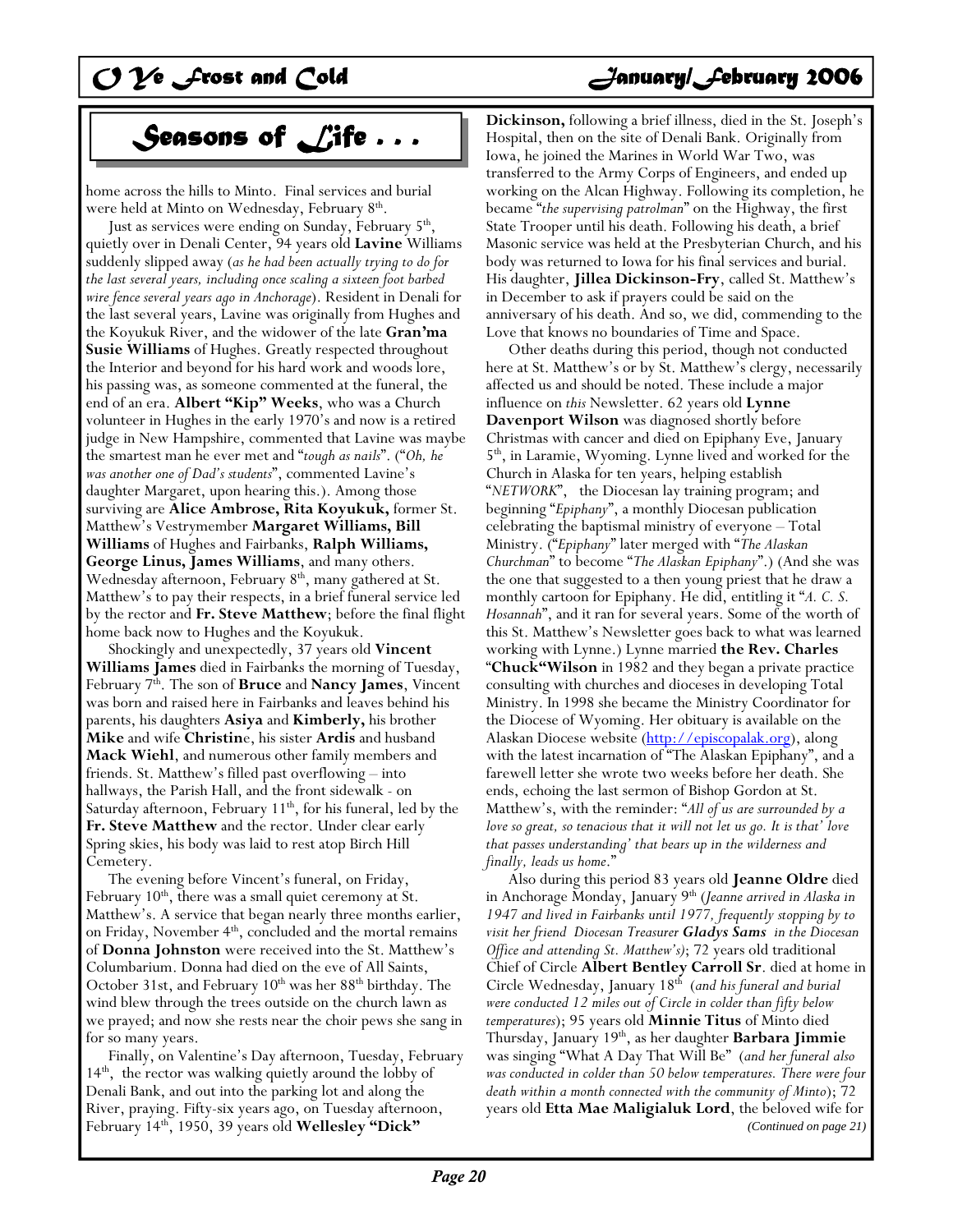## *O Ye Frost and Cold January/February 2006*

# *Seasons of Life . . .*

50 years of **Walter Lord Sr.** of Nenana, died Monday, February 6<sup>th</sup> here in Fairbanks; and, on Wednesday, February 8th, 22 years old **Thomas Horace** of Venetie, the son of **Betty Flitt** and stepfather **Wally Flitt** of Fort Yukon, died. His Godfather, **the Rev. Titus Peter**, conducted his final funeral and burial service in Fort Yukon on February 14<sup>th</sup>.

### *Prayers, visitors, banging pots, non-burning trees, etc.*

 This period recorded began with the lighting of the first Advent candle and, throughout December, in the midst of the preChristmas Gallop, St. Matthew's tried to remain a place of prayer. Advent Evening Prayer was read each weekday night, either by the rector, **Lee** and **Mary Margaret Davis, Becky Snow**, or **David** and **Helen Burrell**. On Thursday, December 1<sup>st</sup> we lit candles and hosted the World AIDS Day Service, led by the **Interior** AIDS Association; and, on Wednesday, December 21<sup>st</sup>, the Feast of St. Thomas and the Winter Solstice, as in previous years, the rector and **Mary Margaret Davis** led a "*Dark Christmas Service*" for those hurting or grieving. During this same period **Fiona Stewart Campbell** began as the church sexton on Wednesday, December 7<sup>th</sup>; Becky Snow and **Susan Stitham** began leading an Adult Discussion Group on Thursday, December  $8<sup>th</sup>$  and, beginning Friday, December 9th, we hosted the Diocesan Standing Committee and Commission on Ministry and Mission. Part of their meetings included a group of visitors from the Vancouver School of Theology. The Principal and Dean of VST, **the Rev. Dr. Wendy Fletcher**, preached during the last service on Sunday, December  $11<sup>th</sup>$ . That same day we thankfully welcomed back into our midst **Allen Todd** and **Steve Moore**, having safely completed tours in Iraq (*and we could all breathe again*).

**Deacon Bella Jean Savino** held a Christmas Party Friday, December 16<sup>th</sup>, and the Time grew closer. On Sunday, December 18<sup>th</sup> we were once again stunned at the holiness of the Sunday School Advent/Christmas Pageant and, on the  $21^{st}$ , a faithful group banged pots at Midnight and yelled and screamed to Chase Away the Great Dragon of Darkness (*which seems to have worked, for we have been gaining daylight ever since*). Christmas Eve arrived with the light of the first star signaling the lighting of the Christmas Tree lights on the great spruce tree and St. Matthew's filled, for the 101<sup>st</sup> year in a row, for this great and ancient and ever new celebration of Our Lord's Birth and presence in our midst. One week later, at Midnight on Saturday, December 31<sup>st</sup>, with a visiting moose and granddaughters and fireworks, we celebrated the gift of a New Year. Again, the next day we celebrated the traditional New Year's Day Potlatch. Eating seemed to work better than burning for several days later, as we gathered on 12thNight, Thursday, January 5<sup>th</sup>, for the burning of the Christmas greens in twenty below weather ("*and if you don't burn the greens, Spring won't come" goes the* 

*Ancient Legend*), trees treated with fire retardant just sat there, while kindling and everything else burned around them.

*"Uh-oh*", wondered **Bruce Gadwah** and others, while **Fred Brown** led us in Christmas carols and the fire just sputtered. "*What does this mean about the weather to come*?"

 Shortly thereafter the rector left for two weeks *(and thank you to everyone that led and assisted with services in his absence*) to join his wife **Elisabeth** in a 4300 mile drive around the country; and the temperatures plummeted to the coldest January since 1971. It was still cold when he returned; still cold when we held the Annual Meeting January 29th [*See Summary elsewhere in this Newsletter*]; and warming slightly when **Lee Davis**, preparing for ordination, delivered his first sermon at St. Matthew's during the services on Sunday, February  $5<sup>th</sup>$ . By the following week, on Monday, February 13th, when **Bishop MacDonald** brought **Bishop Andrew** and **Mary Atagotaaluk**, Diocesan Bishop of the Canadian Diocese of the Arctic by for a special and rousing and accordion filled Eucharist, we were at forty above.

 Temperatures up and temperatures down, trees that don't burn and the too many funerals of too many friends. All makes for a feeling of instability and wondering what lasts. As this period closed, and the last service of St. Matthew's was prayed on Wednesday, February  $15<sup>th</sup>$ ; two old friends sat together praying Compline in the Church at Midnight. Despite everything that had been and despite everything that might be, despite chemotherapy and more, it is friendship that lasts, the love of God that wraps around the great wooden altar and all of us and binds us together, seen and unseen, across Time and Space.

 Spring *does* come. The Easter Dawn of a New Beginning, singing Alleluia and la-la-la. Right over there, coming in beauty.

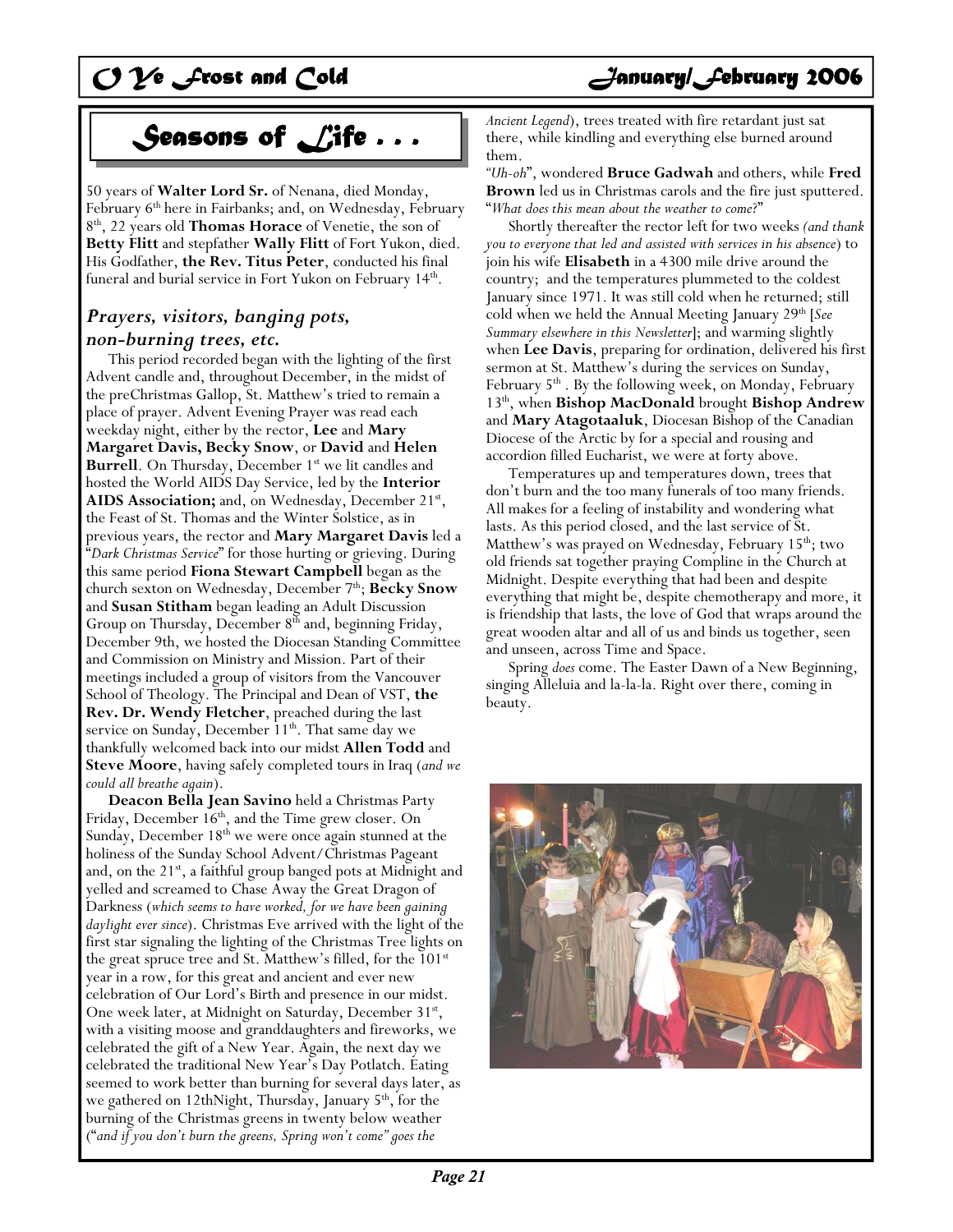# *O Ye frost and Cold*  $\bigcup$  *January/february 2006*



## **KEEPING OUR WORD: THE FINANCES of 2005**

 Though Lent calls us to look forward, and not back; we are also called to have some sense of where we've been, so we can understand where we are going. Underneath the surface, there have been a few questions about how St. Matthew's ended 2005 financially: Did giving drop? Did expenses increase? Did we spend money we didn't have? Questions like that. This is an attempt at a *simple* explanation.

 In January 2005, we passed an Operating Budget of \$257,742. (*This was an increase of +\$9959 over the 2004 Budget*). After prayer and many meetings, this was our best attempt at

discerning how much money we thought it would take for St. Matthew's to operate during 2005. Because of our longstanding commitment to the rest of the Church in Alaska, to the Bishop and the Diocese, we pledged to the Diocese that we would continue giving 25% of our Operating Income to the Diocese - \$64,400 if our \$257,742 Budget was met.

 But. A lot happened in 2005. Neighboring buildings were purchased and removed, rectors got married, Hurricane Katrina visited the Gulf Coast, a new copier was needed in the office, etc. Gas and heating oil prices rose; Christmas fell on Sunday etc. Some or all or none of that may or may not have affected our Operating budget, but our total Operating Income for 2005 came in at \$250,556. This is a GIANT amount of money and faithfulness, but it is still less than was budgeted. (*Not all money offered at St. Matthew's goes into the Operating budget. Some goes into special accounts – the Building Fund, for example; and some just passes through us to others – the Hurricane Katrina Relief funds, for example*). Consequently, our pledge to the Diocese reduced to \$62, 239 and, to keep our word and commitment to 25%, this was paid. *(And incidentally, estimated Sunday attendance increased significantly during this same period, from 2004 to 2005).* 

 As Operating Income decreased in 2005, so did Operating Expenses. They finally totaled \$258,007in 2005; over \$6,000 less than the expenses for 2004. But, regrettably, this was still more than the Operating Income. \$7,451 more than the Income. This amount could have been reduced by reducing our pledge to the Diocese, and paying less than 25%; but the vestry and rector prayerfully chose to honor our commitment to the Bishop and the Diocese; and the congregation's directive over 20+ years to maintain our tithe at 25%. . To make up for the +\$7000 deficit, money was shifted from an undesignated Reserve account.

 As 2006 comes, now with an even higher Budget than 2005 (\$266,878), we continue to do what we are called to do and have learned to trust the most – we pray. You can too.

## **WEBSITE NEWS**

**By Darrel Zuke** 

 This is a quick note from your Website 'Webgardener' **Darrel Zuke**, letting you know where we are at with your St. Matthews Website.

 If you haven't clicked on the Website lately, I invite you to take a look at: **http://www.stmatthewschurch.org.** 

 Since our very successful benefit dinner in late October of last year, we were able to change servers, and add many new features, such as *(well nearly*) every Sun-

day Sermon now online, Sunday bulletin in both readable and downloadable form, and lots of new links. In work and coming soon: individual WebPages for all our ministries at St. Matthews. A few are online now, such as the Health Ministry page. Many routine business items, such as all the reports from the Annual Meeting, that have lots of pages and would cost lots of money to print in the newsletter, will be posted to the website (copies will also be available at the church).

 Our webpage has a new look, and is continuing to expand. We need to hear from YOU, as to what you would like to see on your webpage.

 And on another note, I also teach a computer class at the Literacy Council. The class is for people who are 'computer challenged, meaning we start at the beginning, and proceed at a slow pace. I cover computer basics, Windows, Window's Program basics (such as Microsoft Word), Email, the Internet, and conclude with 'how to keep your computer updated and healthy.' Email me at **webgardener@stmattheschurch.org**  for more information.

As always, if you have questions or concerns, be sure to email me.

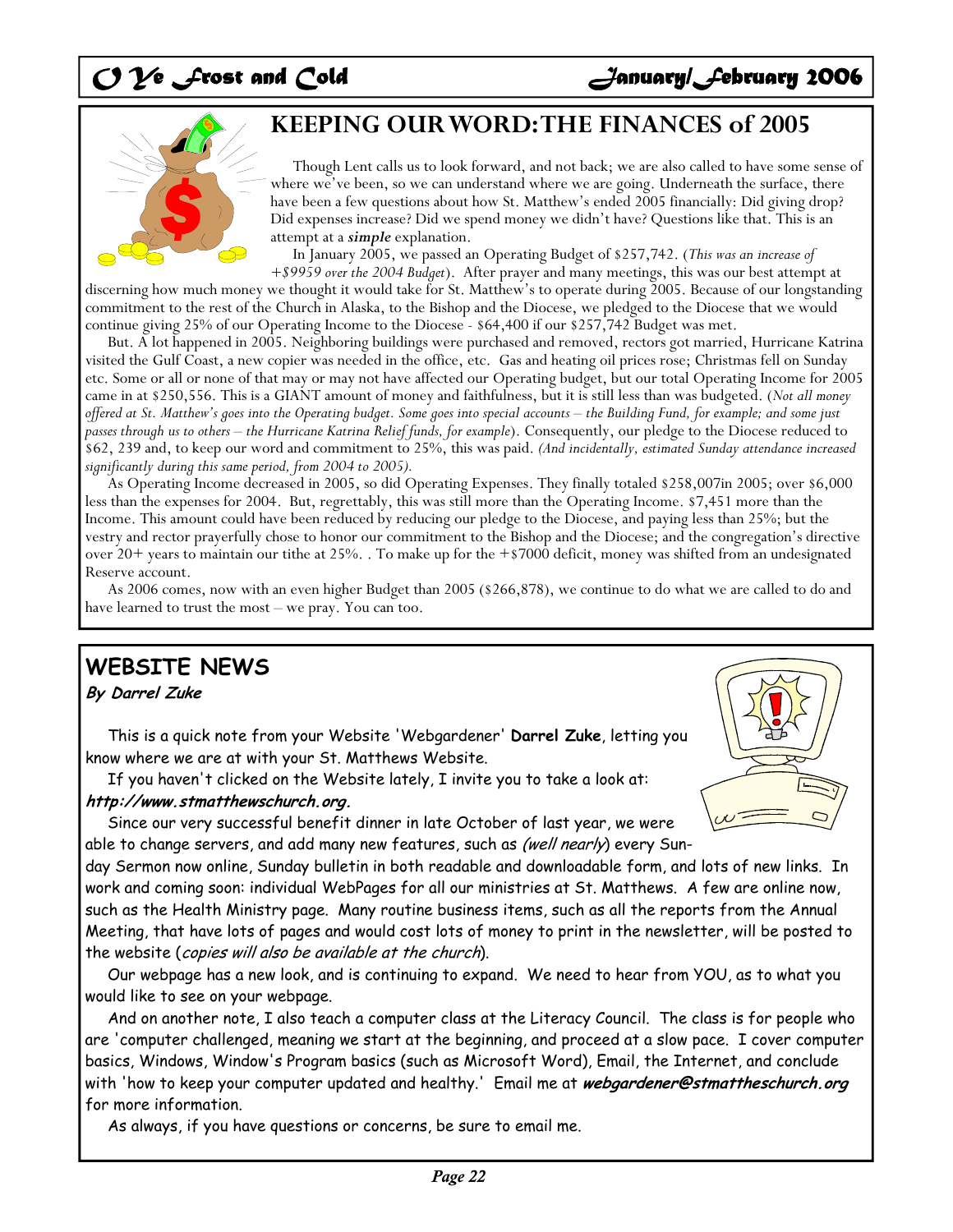## **SUMMARY of the JANUARY 2006 VESTRY MEETINGS**

## **January 23rd**

The final meeting of the 2005-

2006 Vestry of St. Matthew's Church was held on Monday, January 23<sup>rd</sup>, 2006. Present for the meeting were **Senior Warden Jane Sandstrom, Junior Warden Gregg Eschright, Vestry Clerk Cathy Davis, Darrel Zuke, Julia Cockerille, Tom Marsh, Linda Diementieff, Marjorie Grunin, Gary Hopkins** and **Parish Treasurer Treasurer Carolyn Nethken**. The following activities were discussed or taken at the meeting:

- 1. Congregational members **Andrea** and **Oliver Backlund** reported on recent activity of the Tanana Valley Christian Conference.
- 2. Vestry members reflected on the past year's work and accomplishments. This was followed by the Lord's Prayer.
- 3. It was moved to accept the December 2005 minutes, as presented.
- 4. **Carolyn Nethkin** presented the Financial Reports. It was moved and passed to use funds from the Mackey Reserve account to cover the cost of the new copier purchased in 2005 for the office; and to move the remaining funds from the account into the checking account. It was then moved and passed to pay the Diocese of Alaska \$9,674, the remainder of our pledge for 2005. This amount brings the total 2005 tithe to the Diocese to \$62,639 – representing 25% of the 2005 Actual Operating Income, less cost of sales.
- 5. The January Annual Meeting and the presentation of the 2006 Operating Budget were discussed.
- 6. **Jane Sandstrom** updated the Vestry on the Sexton; and **Darrel Zuke** reported on the St. Matthew's WebSite (www.stmatthewschurch.org).
- 7. The Vestry listed the following items to be carried forward for the 2006 Vestry's



detectors that were removed for painting in preparation for Diocesan Convention in '04; Establish a User Fee Deposit for Parish Hall use.

The meeting concluded with prayer.

## **January 29th**

In accordance with the By-Laws of St. Matthew's Church, the Annual Meeting of the Vestry was held Sunday, January 29<sup>th</sup>, immediately following the Annual Meeting of the Church and the election of a new Vestry. Present for the meeting were Vestrymembers **Julia Cockerille, Cathy Davis, Linda Demientieff, Gregg Eschright, Bruce Gadwah, Marjorie Grunin, Tom Marsh, Darrel Zuke**, and the rector. Following the procedures described in the By-Laws, the following actions were taken:

- 1. **Cathy Davis** agreed to continue as Vestry Clerk.
- 2. The rector announced his selection of **Bruce Gadwah** as Senior warden.
- 3. The Vestry selected **Tom Marsh** as Junior Warden.
- 4. **Darrel Zuke** was selected as Vestry Liaison to the Endowment Board.
- 5. It was agreed to ask **Carolyn Nethkin** to continue as Parish Treasurer.
- 6. It was agreed the next meeting would be held Monday, February 20<sup>th</sup> at 6PM.



# *O Ye frost and Cold*  $\bigcup$  *January/february 2006*